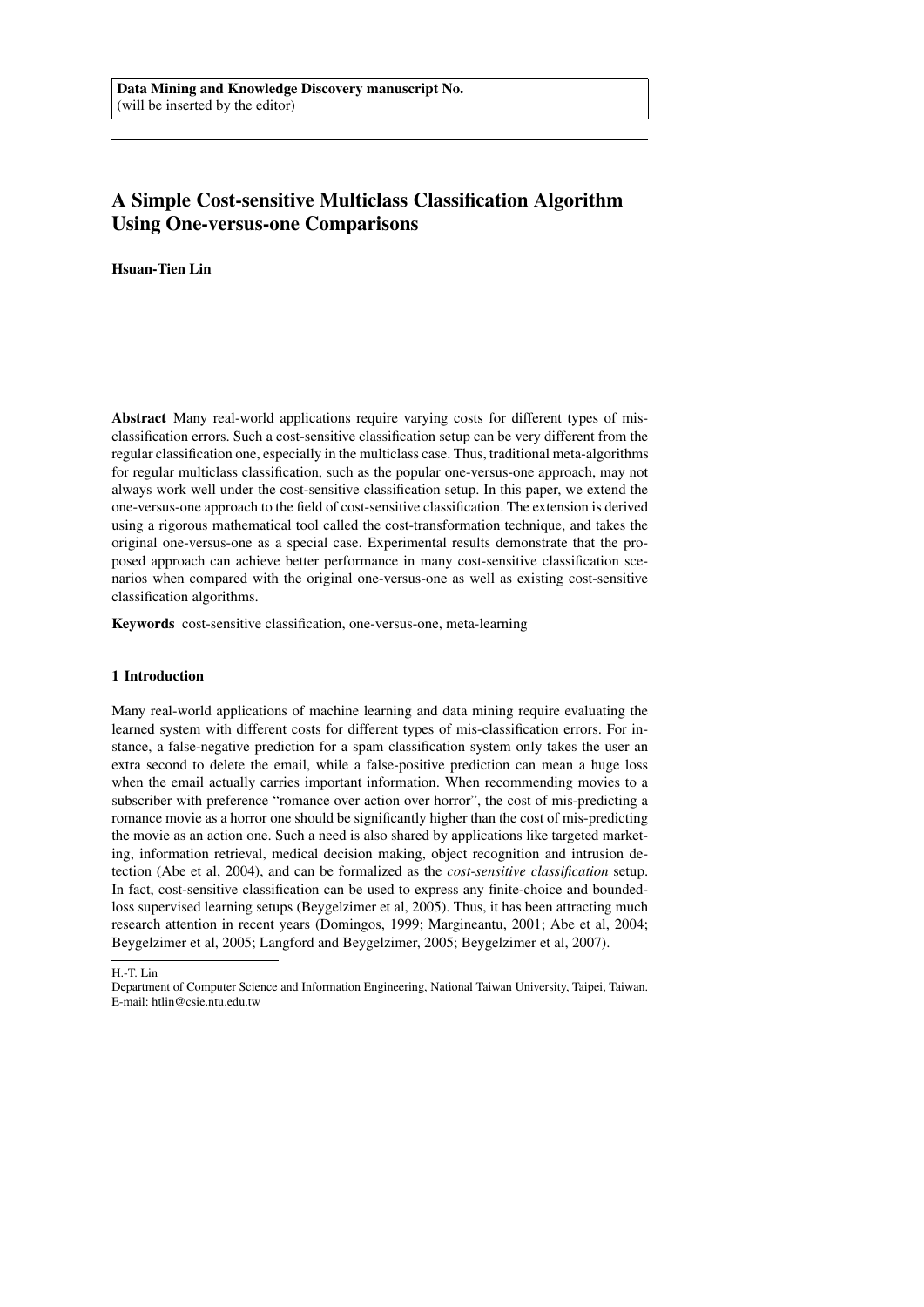Abe et al (2004) grouped existing research on cost-sensitive classification into three categories: making a particular classifier cost-sensitive, making the prediction procedure cost-sensitive, and making the training procedure cost-sensitive. The third category contains mostly meta-algorithms that reweight training examples before feeding them into the underlying learning algorithm. Such a meta-algorithm can be used to make any existing algorithm cost-sensitive. While a promising meta-algorithm exists and is well-understood for cost-sensitive binary classification (Zadrozny et al, 2003), the counterpart for multiclass classification remains an ongoing research issue (Abe et al, 2004; Langford and Beygelzimer, 2005; Zhou and Liu, 2006).

In this paper, we propose a general meta-algorithm that reduces cost-sensitive multiclass classification tasks to regular classification ones. The meta-algorithm is based on the *cost-transformation* technique, which converts one cost to another by not only reweighting the original training examples, but also *relabeling* them. We show that any cost can be transformed to the regular mis-classification one with the cost-transformation technique. As a consequence, general cost-sensitive classification and general regular classification tasks are equivalent in terms of hardness.

We further couple the meta-algorithm with another popular meta-algorithm in regular classification—the one-versus-one (OVO) decomposition from multiclass to binary. The resulting algorithm, which is called cost-sensitive one-versus-one (CSOVO), can perform cost-sensitive multiclass classification with any base binary classifier. Interestingly, CSOVO is algorithmically similar to an existing meta-algorithm for cost-sensitive classification: weighted all-pairs (WAP; Beygelzimer et al, 2005). Nevertheless, CSOVO is not only simpler but also more efficient than WAP. Our experimental results on real-world data sets demonstrate that CSOVO shares a similar performance over WAP, while both of them can be significantly better than OVO. Therefore, CSOVO is a preferable OVO-type cost-sensitive classification algorithm. Moreover, when compared with other meta-algorithms that reduce cost-sensitive classification to binary classification—namely, one-versus-all (Lin, 2008), error-correcting output code (Langford and Beygelzimer, 2005), tree (Beygelzimer et al, 2005), filter tree and all-pair filter tree (Beygelzimer et al, 2007) decompositions—we see that CSOVO can often achieve the best test performance. Those results further validate the usefulness of CSOVO.

The paper is organized as follows. In Section 2, we formalize the cost-sensitive classification setup. Then, we present the cost-transformation technique with its theoretical implications in Section 3, and derive our proposed CSOVO algorithm in Section 4. Finally, we compare CSOVO with other algorithms empirically in Section 5 and conclude in Section 6.

## 2 Problem Setup

We start by defining the setup that will be used in this paper.

**Definition 1** (weighted classification) Assume that there is an unknown distribution  $\mathcal{D}_w$  on  $\mathcal{X} \times \mathcal{Y} \times \mathbb{R}^+$  where the input space  $\mathcal{X} \subseteq \mathbb{R}^D$  and the label space  $\mathcal{Y} = \{1, 2, \cdots, K\}$ . A weighted example is a tuple  $(x, y, w) \in \mathcal{X} \times \mathcal{Y} \times \mathbb{R}^+$ , where the non-negative numbers  $w \in \mathbb{R}^+$  are called the weights. In the weighted classification setup, we are given a set of i.i.d. weighted training examples  $\mathcal{S}_w = \{(\mathbf{x}_n, y_n, w_n)\}_{n=1}^N \sim \mathcal{D}_w^N$ . Use

$$
E(g,\mathcal{D}) \equiv \mathop{\mathcal{E}}_{(\mathbf{x},y,w)\sim\mathcal{D}} \left( w \cdot \llbracket y \neq g(\mathbf{x}) \rrbracket \right)
$$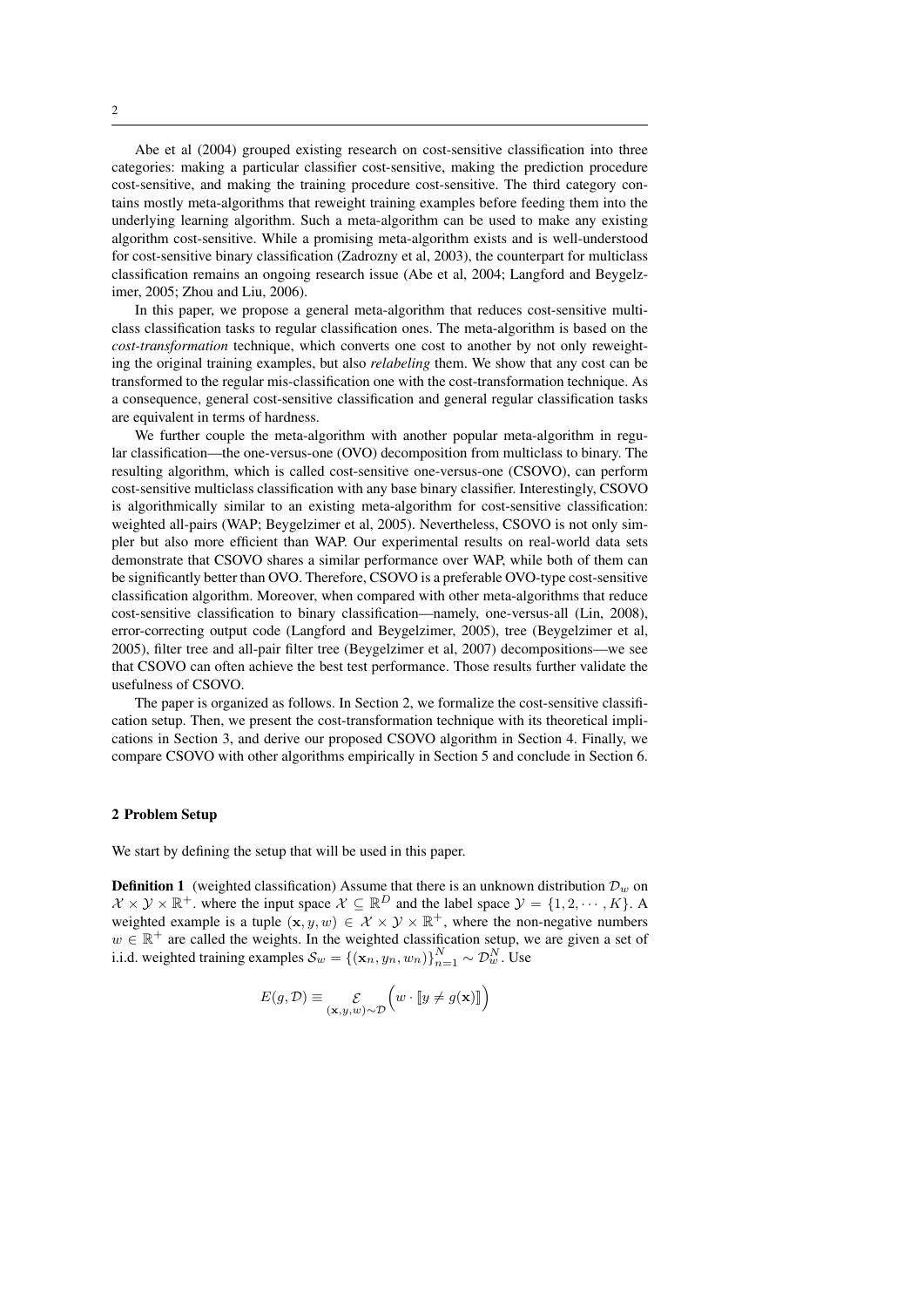to denote the expected weighted classification error of any classifier  $q: \mathcal{X} \to \mathcal{Y}$  with respect to some distribution D. The goal of the weighted classification is to use  $S_w$  to find a classifier  $\hat{g}$  such that  $E(\hat{g}, \mathcal{D}_w)$  is small.

For  $K = 2$ , the setup is called (weighted) *binary classification*; for  $K > 2$ , the setup is called (weighted) *multiclass classification*. When the weights are constants (say, 1), weighted classification becomes a special case called *regular classification*, which has been widely and deeply studied for years (Beygelzimer et al, 2005). In general, weighted classification can be easily reduced to regular classification for both binary and multiclass cases using the famous COSTING reduction (Zadrozny et al, 2003). In addition, many of the existing regular classification algorithms can be easily extended to perform weighted classification. Thus, there are plenty of useful theoretical and algorithmic tools for both weighted classification and regular classification (Beygelzimer et al, 2005).

The main setup that we will study in this paper is cost-sensitive classification, which is more general than weighted classification.

**Definition 2** (cost-sensitive classification) Assume that there is an unknown distribution  $\mathcal{D}_c$ on  $\mathcal{X} \times \mathcal{Y} \times \mathbb{R}^K$ . A cost-sensitive example is a tuple  $(\mathbf{x}, y, \mathbf{c}) \in \mathcal{X} \times \mathcal{Y} \times \mathbb{R}^K$ , where  $\mathbf{c}[k]$  denotes the cost to be paid when x is predicted as category  $k$ . In the cost-sensitive classification setup, we are given a set of i.i.d. cost-sensitive training examples  $S_c = \{(\mathbf{x}_n, y_n, \mathbf{c}_n)\}_{n=1}^N \sim$  $\mathcal{D}_{c}^{N}$ . We shall reuse

$$
E(g,\mathcal{D}) \equiv \mathop{\mathcal{E}}_{(\mathbf{x},y,\mathbf{c}) \sim \mathcal{D}} \mathbf{c}[g(\mathbf{x})].
$$

to denote the expected cost of any classifier  $g: \mathcal{X} \to \mathcal{Y}$  with respect to some distribution  $\mathcal{D}$ . The goal of the cost-sensitive classification is to use  $\mathcal{S}_c$  to find a classifier  $\hat{q}$  such that  $E(\hat{g}, \mathcal{D}_c)$  is small.

We make two remarks here. First, when looking at the definition of  $E$ , we see that the label  $y$  is actually not needed in evaluating the classifier  $g$ . We keep the label there to better illustrate the connection between cost-sensitive and regular/weighted classification. Naturally, we assume that  $\mathcal{D}_c$  would only generate examples  $(\mathbf{x}, y, \mathbf{c})$  such that  $\mathbf{c}[y] = c_{\text{min}} =$  $\min_{1 \leq \ell \leq K} \mathbf{c}[\ell].$ 

Secondly, let us define the *classification cost vector*  $\mathbf{c}_c^{(\ell)}[k] \equiv [\ell \neq k]$ . We see that weighted classification is a special case of cost-sensitive classification using  $\mathbf{c} = w \cdot \mathbf{c}_c^{(y)}$ as the cost vector of  $(x, y, w)$ , and regular classification is a special case of cost-sensitive classification using  $\mathbf{c} = \mathbf{c}_c^{(y)}$  as the cost vector.

While both regular and weighted classification have been widely studied, cost-sensitive classification is theoretically well-understood only in the binary case (Zadrozny et al, 2003), in which weighted classification and cost-sensitive classification simply coincide. Next, we will introduce the cost-transformation technique, which allows us to tightly connect cost-sensitive classification with regular/weighted classification, and helps understand costsensitive classification better in the multiclass case.

## 3 Cost Transformation

Cost-transformation is a tool that connects a cost vector to other cost vectors. In particular, we hope to link any cost vector c with the classification cost vectors  $C_c = \left\{ \mathbf{c}_c^{(\ell)} \right\}_{\ell}^K$  $_{\ell=1}$ , because the link allows us to reduce cost-sensitive classification (which deals with c) to regular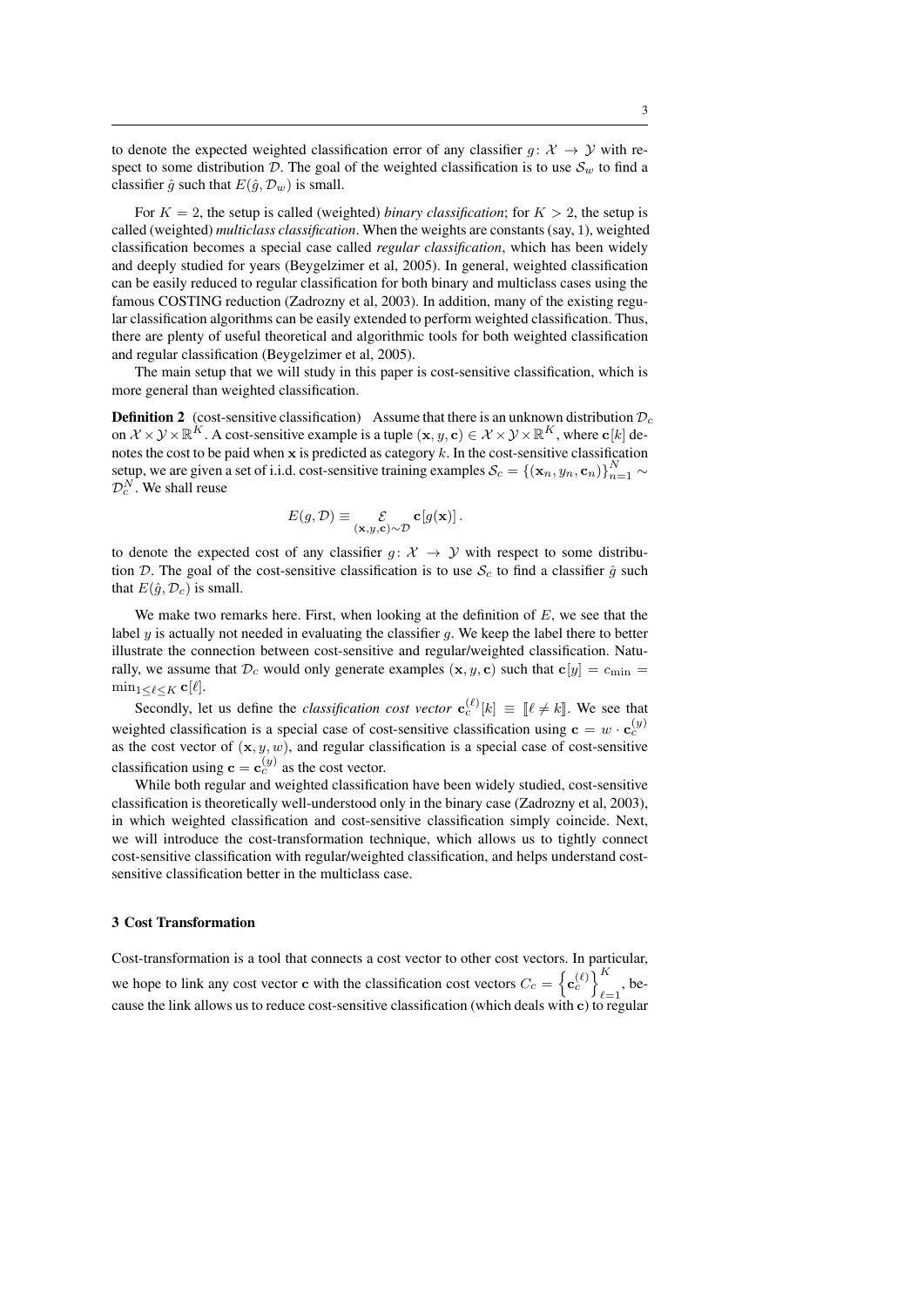classification (which deals with  $C_c$ ). We start introducing the cost-transformation technique by making two definitions about the relations between cost vectors. The first definition relates two cost vectors  $\tilde{c}$  and c.

**Definition 3** (similar cost vectors) A cost vector  $\tilde{c}$  is similar to c by  $\Delta$  if and only if  $\tilde{c}[\cdot]$  =  $c[\cdot] + \Delta$  with some constant  $\Delta$ .

For instance,  $(4, 3, 2, 3)$  is similar to  $(2, 1, 0, 1)$  by 2. We shall omit the "by  $\Delta$ " part when it is clear from the context. Note that when  $\tilde{c}$  is similar to c, using  $\tilde{c}$  for evaluating a prediction  $g(x)$  is equivalent to using c plus a constant cost of  $\Delta$ . The constant shifting from c to  $\tilde{c}$  does not change the relative cost difference between the prediction  $g(x)$  and the best prediction  $u$ .

Next, we relate a cost vector **c** to a set of cost vectors  $C_b$ .

Definition 4 (decomposable cost vectors) A cost vector c is decomposable to a set of base cost vectors  $C_b = \left\{ \mathbf{c}_b^{(t)} \right\}$  $\begin{bmatrix} t \\ b \end{bmatrix}$ if and only if there exists non-negative coefficients  $q[t]$  such that  $\mathbf{c}[\cdot] = \sum_{t=1}^{T} \mathbf{q}[t] \cdot \mathbf{c}_b^{(t)}$  $\binom{b}{b}[\cdot]$ .

That is, a cost vector **c** is decomposable to  $C_b$  if we can split **c** to a conic combination of the base cost vectors  $\mathbf{c}_h^{(t)}$  $b<sup>{(t)}</sup>$ . Why is such a decomposition useful? Let us take a cost-sensitive example  $(x, y, c)$  and choose the classification cost  $C_c$  as  $C_b$ . If c is decomposable to  $C_c$ , then for any classifier  $g$ ,

$$
\mathbf{c}[g(\mathbf{x})] = \sum_{\ell=1}^K \mathbf{q}[\ell] \cdot \mathbf{c}_c^{(\ell)}[g(\mathbf{x})] = \sum_{\ell=1}^K \mathbf{q}[\ell] \cdot [\ell \neq g(\mathbf{x})] .
$$

That is, if we randomly generate  $\ell$  proportional to  $q[\ell]$  and relabel the cost-sensitive example  $(x, y, c)$  to a regular one  $(x, \ell, w = 1)$ , then the cost that any classifier q needs to pay for its prediction on x is proportional to the expected classification error, where the expectation is taken with respect to the relabeling process. Thus, if a classifier q performs well for the "relabeled" (regular classification) task, it would also perform well for the original costsensitive classification task. The non-negativity of  $q[\ell]$  ensures that q can be normalized to form a probability distribution.<sup>1</sup>

Definition 4 is a key of the cost-transformation technique. It not only allows us to transform one cost vector **c** to an equivalent representation  $\{(\mathbf{q}[t], \mathbf{c}_h^{(t)}\})$  $\binom{b}{b}$  for some general  $C_b$ , but more specifically also lets us relabel a cost-sensitive example  $(x, y, c)$  to another (randomized) regular example  $(x, \ell, 1)$ . However, is every cost vector c decomposable to the classification cost  $C_c$ ? The short answer is no. For instance, the cost vector  $\mathbf{c} = (6, 3, 0, 3)$ is not decomposable to  $C_c$ , because c yields a unique linear decomposition of  $C_c$  with some negative coefficients:

$$
\mathbf{c} = -2 \cdot \mathbf{c}_{c}^{(1)} + 1 \cdot \mathbf{c}_{c}^{(2)} + 4 \cdot \mathbf{c}_{c}^{(3)} + 1 \cdot \mathbf{c}_{c}^{(4)}.
$$

Although the cost vector  $(6, 3, 0, 3)$  itself is not decomposable to  $C_c$ , we can easily see that its similar cost vector,  $(12, 9, 6, 9)$ , is decomposable to  $C_c$ . In fact, for any cost vector c, there is an infinite number of its similar cost vectors  $\tilde{c}$  that are decomposable to  $C_c$ , as formalized below.

<sup>&</sup>lt;sup>1</sup> We take a minor assumption that not all  $q[\ell]$  are zero. Otherwise **c** = 0 and the example  $(x, y, c)$  can be simply discarded.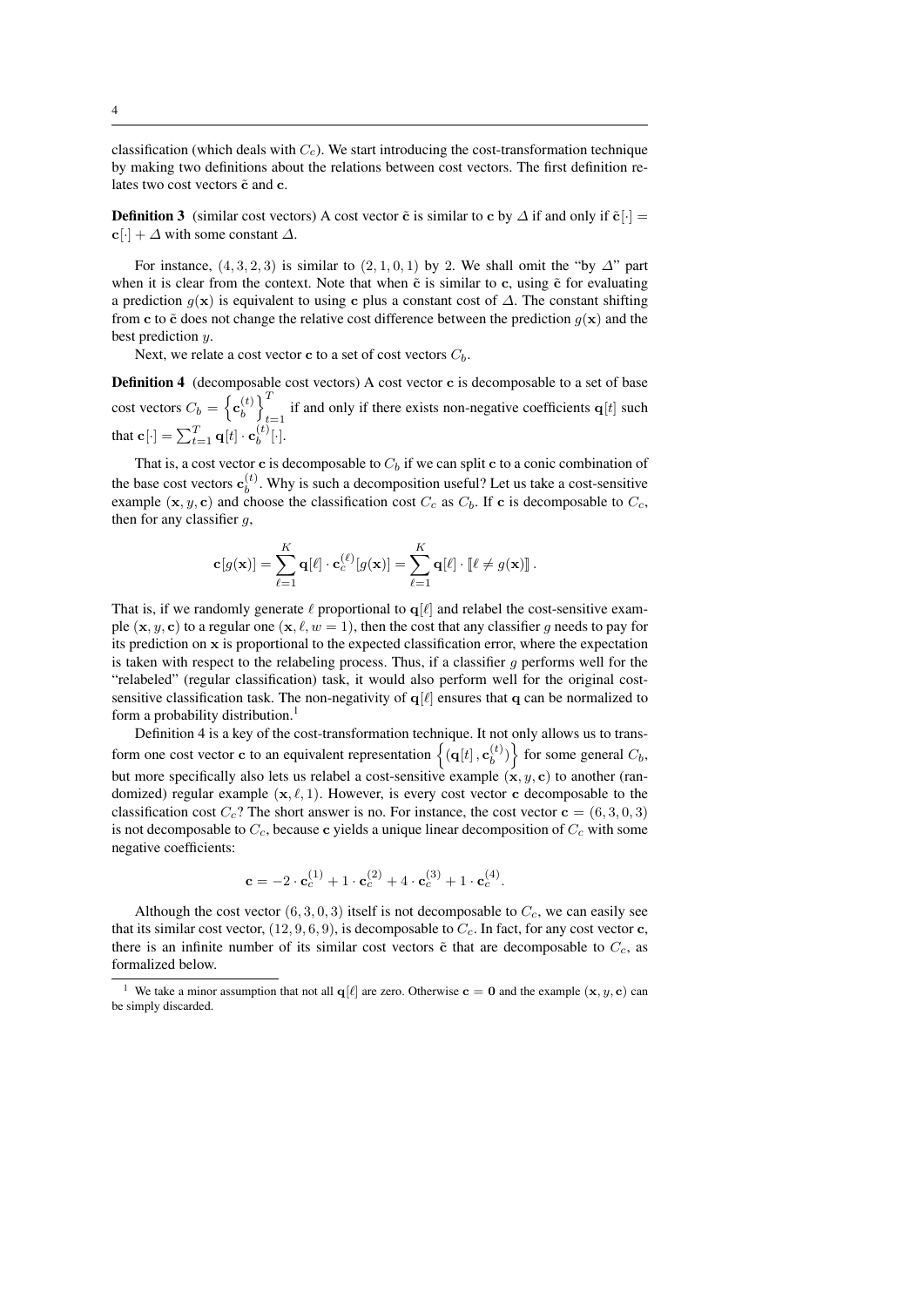$$
\Delta \ge (K-1) c_{\max} - \sum_{k=1}^{K} \mathbf{c}[k],
$$

where  $c_{\text{max}} = \max_{1 \leq \ell \leq K} \mathbf{c}[\ell].$ 

The proof (Lin, 2008) uses the fact that  $C_c$  is linearly independent while spanning  $\mathbb{R}^K$ , and the constant cost vector  $(\Delta, \Delta, \cdots, \Delta)$  with a positive  $\Delta$  is decomposable to  $C_c$  with  ${\bf q}[\ell] = \frac{\varDelta}{K\!-\!1}.$ 

From Theorem 1, there are infinitely many cost vectors  $\tilde{c}$  that we can use. The next question is, which is more preferable? Recall that with a given  $\tilde{q}$ , the relabeling probability distribution is  $\tilde{\mathbf{p}}[\ell] = \tilde{\mathbf{q}}[\ell] / \sum_{k=1}^{K} \tilde{\mathbf{q}}[k]$ . To reduce the variance with respect to the relabeling process, one possibility is to require the discrete probability distribution  $\tilde{\mathbf{p}}[\cdot]$  to be of the least entropy. That is, we want to solve the following optimization problem.

$$
\min_{\tilde{\mathbf{p}}, \tilde{\mathbf{q}}, \Delta} \sum_{\ell=1}^{K} \tilde{\mathbf{p}}[\ell] \log \frac{1}{\tilde{\mathbf{p}}[\ell]},
$$
\n
$$
\text{subject to } \mathbf{c}[\cdot] = \sum_{\ell=1}^{K} \tilde{\mathbf{q}}[\ell] \cdot \mathbf{c}_{c}^{(\ell)}[\cdot] - \Delta, \quad \tilde{\mathbf{p}}[\cdot] = \tilde{\mathbf{q}}[\cdot] \Bigg/ \sum_{k=1}^{K} \tilde{\mathbf{q}}[k];
$$
\n
$$
\Delta \geq (K-1) \, c_{\text{max}} - \sum_{k=1}^{K} \mathbf{c}[k].
$$
\n(1)

Theorem 2 (decomposition with minimum-entropy; Lin 2008) *If not all*  $c[\ell]$  *are equal, the unique optimal solution to* (1) *is*

$$
\tilde{\mathbf{q}}[\ell] = c_{\text{max}} - \mathbf{c}[\ell], \qquad (2)
$$

$$
\Delta = (K-1)c_{\max} - \sum_{k=1}^{K} \mathbf{c}[k].
$$
\n(3)

Note that the resulting  $\Delta$  is the smallest one that makes  $\tilde{c}$  decomposable to  $C_c$ . The details of the proof can be found in the previous work (Lin, 2008). Using Theorem 2, we can then define the following distribution  $\mathcal{D}_r(\mathbf{x}, \ell, w)$  from  $\mathcal{D}_c(\mathbf{x}, y, c)$ .

$$
\mathcal{D}_r(\mathbf{x}, \ell, w) = [\![w = 1]\!] \cdot \Lambda_1^{-1} \cdot \int_{y, \mathbf{c}} \tilde{\mathbf{q}}[\ell] \cdot \mathcal{D}_c(\mathbf{x}, y, \mathbf{c}),
$$

where  $\tilde{\mathbf{q}}[\ell]$  is computed from c using (2) and

$$
\Lambda_1 = \int_{x,y,\mathbf{c}} \sum_{\ell=1}^K \tilde{\mathbf{q}}[\ell] \cdot \mathcal{D}_c(\mathbf{x}, y, \mathbf{c}).
$$

is a normalization constant.<sup>2</sup> Then, we can derive the following theorem.

<sup>&</sup>lt;sup>2</sup> Even when all  $c[\ell]$  are equal, equation (2) can still be used to get  $\tilde{q}[\ell] = 0$  for all  $\ell$ , which means the example  $(x, y, c)$  can be dropped instead of relabeled.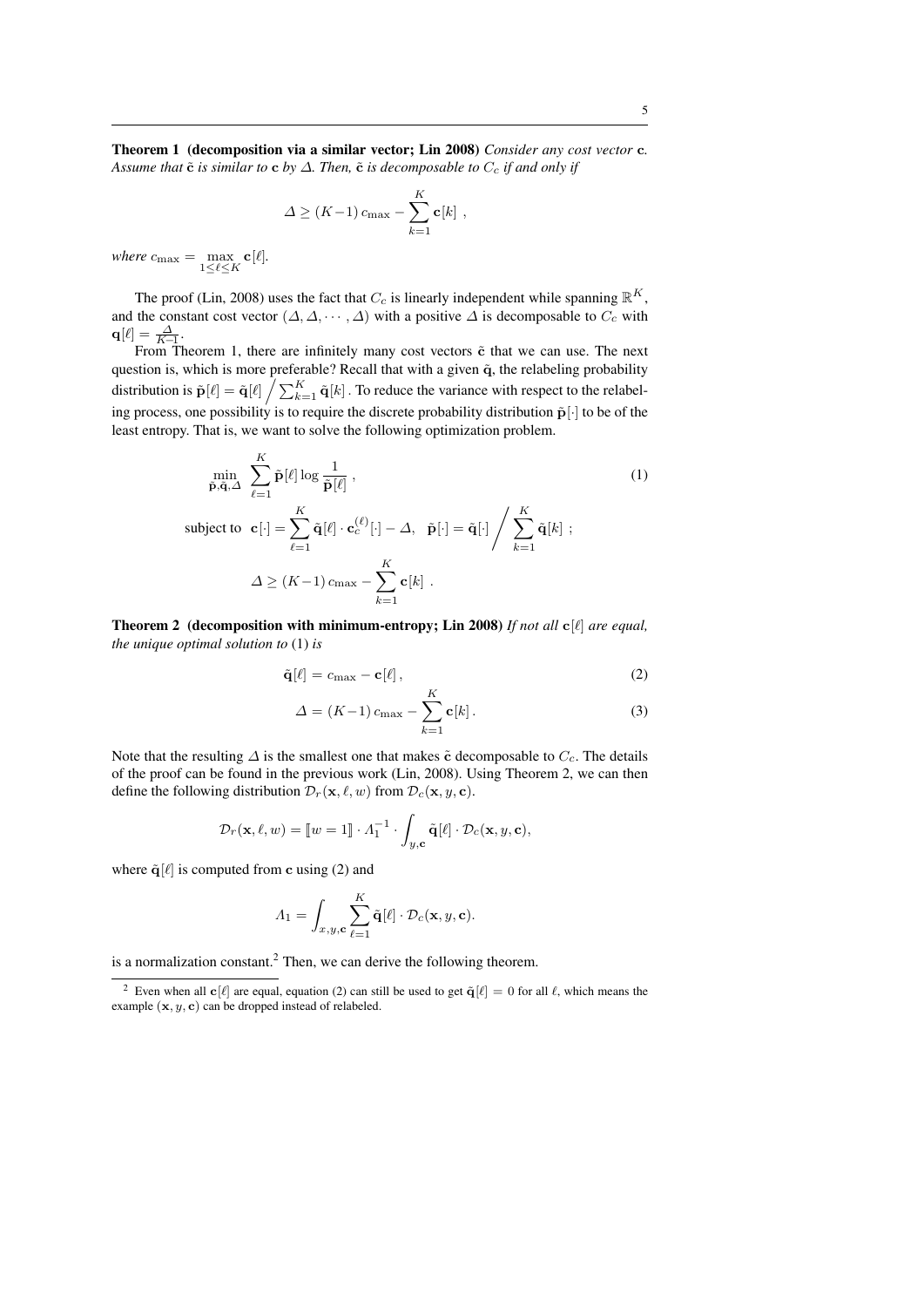Theorem 3 (cost-transformation) *For any classifier* g*,*

$$
E(g, \mathcal{D}_c) = \Lambda_1 \cdot E(g, \mathcal{D}_r) - \Lambda_2 ,
$$

*where*  $Λ_2$  *is a constant that can be computed by integrating over the*  $Δ$  *term associated with each* **c** ∼  $\mathcal{D}_c$  *from* (3).

Theorem 3 can then be used to further prove the following regret equivalence theorem.

**Theorem 4** (regret equivalence) *Consider*  $\mathcal{D}_c$  *and its associated*  $\mathcal{D}_r$ *. If*  $g_*$  *is the optimal classifier under*  $\mathcal{D}_c$ *, and*  $\tilde{g}_∗$  *is the optimal classifier under the associated*  $\mathcal{D}_r$ *. Then, for any classifier* g*,*

$$
E(g, \mathcal{D}_c) - E(g_*, \mathcal{D}_c) = \Lambda_1 \cdot \Big( E(g, \mathcal{D}_r) - E(\tilde{g_*}, \mathcal{D}_r) \Big).
$$

That is, if a regular classification algorithm  $A_r$  can return some  $\hat{g}$  that is close to  $\tilde{g}_{*}$ under  $\mathcal{D}_r$ , the very same  $\hat{g}$  would be close to the optimal classifier  $g_*$  for the original costsensitive classification task.

Theoretically, Theorem 4 indicates an equivalence in terms of hardness between general cost-sensitive classification tasks and general regular classification tasks. Then, we can reduce cost-sensitive classification to regular classification using Algorithm 1.

Algorithm 1 Reduction with Relabeling

- 1. Obtain N' independent regular training examples  $S_r = \{(\mathbf{x}_n, \ell_n, 1)\}_{n=1}^{N'}$  from  $\mathcal{D}_r$ :
	- (a) Transform each  $(\mathbf{x}_n, y_n, \mathbf{c}_n)$  to  $(\mathbf{x}_n, \tilde{\mathbf{q}}_n)$  by (2).
	- (b) Apply the COSTING reduction (Zadrozny et al, 2003) and accept the multi-labeled example  $(\mathbf{x}_n, \tilde{\mathbf{q}}_n)$  with probability proportional to  $\sum_{\ell=1}^K \tilde{\mathbf{q}}_n[\ell].$
	- (c) For those  $(x_n, \tilde{q}_n)$  that survive from COSTING, randomly assign its label  $\ell_n$  with probability proportional to  $\tilde{\mathbf{q}}_n[\ell]$ .
- 2. Use a regular classification algorithm  $A_r$  on  $S_r$  to obtain a classifier  $\hat{g}_r$  that ideally yields a small  $E(\hat{g}_r, \mathcal{D}_r).$
- 3. Return  $\hat{g} \equiv \hat{g}_r$

From Algorithm 1, any good regular classification algorithm  $A_r$  can be turned into a good cost-sensitive classification algorithm  $A_c$ , and trivially vice versa. That is, costsensitive classification is as hard as (or as easy as) regular classification. Note that the "hard" part of the arguments is quite important, as illustrated below.

While the cost-transformation steps above are supported with theoretical guarantees from Theorems 3 and 4, they may not work well in practice. For instance, if we look at an example  $(x_n, y_n, c_n)$  with  $y_n = 1$  and  $c_n = (0, 1, 1, 334)$ , the resulting  $\tilde{q}_n =$  $(334, 333, 333, 0)$ . Because of the large value in  $c_n[4]$ , the example looks almost like a uniform mixture of labels {1, 2, 3}, with only 0.334 of probability to keep its original label. In other words, for the purpose of encoding some large components in a cost vector, the relabeling process could pay a huge variance (like noise) and relabel (or mislabel) the example more often than not. Then, the regular classification algorithm  $A_r$  may receive some  $S_r$  that contains lots of misleading labels, making it hard for the algorithm to return a decent  $\hat{g}_r$ .

The observation above indicates that cost-transformation can introduce noise to the learning process through relabeling. In other words, it reduces the original cost-sensitive classification task to a possibly more noisy regular classification task. The noise makes the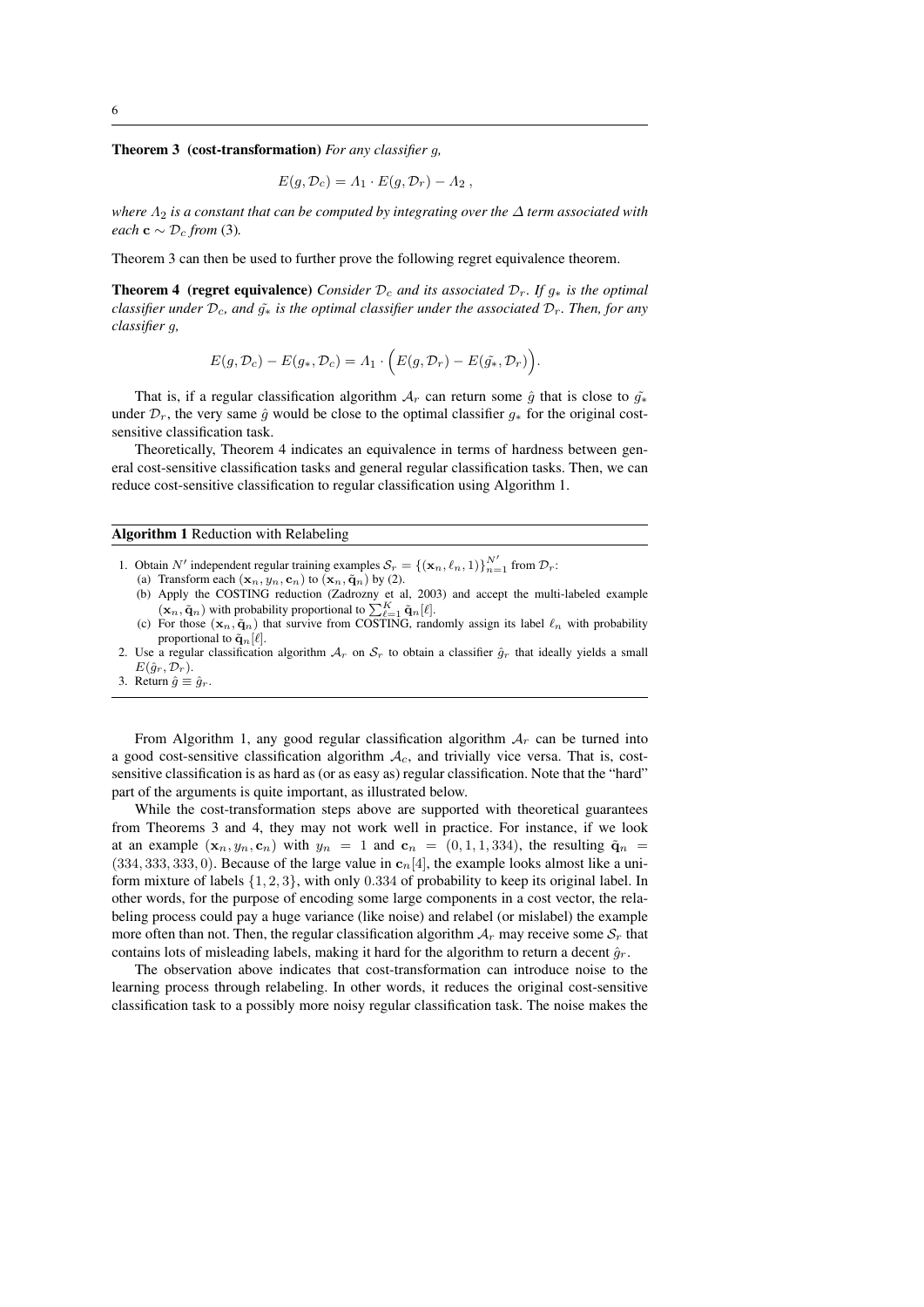learning process less stable, and hence the returned  $\hat{g}_r$  may not be good. One small improvement that aims at decreasing the relabeling variance is to use Algorithm 2, called training set expansion and weighting (TSEW), instead of relabeling. Note that the algorithm reduces cost-sensitive classification to weighted classification rather than regular classification.

Algorithm 2 Training Set Expansion and Weighting

- 1. Obtain NK training examples  $\mathcal{S}_w = \{(\mathbf{x}_{n\ell}, y_{n\ell}, w_{n\ell})\}$ :
	- (a) Transform each  $(\mathbf{x}_n, y_n, \mathbf{c}_n)$  to  $(\mathbf{x}_n, \tilde{\mathbf{q}}_n)$  by (2).
	- (b) For every  $\ell$ , let  $(\mathbf{x}_{n\ell}, y_{n\ell}, w_{n\ell}) = (\mathbf{x}_n, \ell, \tilde{\mathbf{q}}_n[\ell])$ (c) Add  $(\mathbf{x}_{n\ell}, y_{n\ell}, w_{n\ell})$  to  $\mathcal{S}_w$ .
- 2. Use a weighted classification algorithm  $\mathcal{A}_w$  on  $\mathcal{S}_w$  to obtain a classifier  $\hat{g}_w$ .
- 3. Return  $\hat{q} \equiv \hat{q}_w$ .

In Algorithm 2, it is not hard to show that  $\mathcal{D}_r(x, \ell, 1) \propto w \cdot \mathcal{D}_w(x, \ell, w)$  for some  $\mathcal{D}_w$ , and  $S_w$  contains (dependent) examples generated from  $\mathcal{D}_w$ . We can think of  $S_w$ , which trades independence for smaller variance, as a more stable version of  $S_r$ . The expanded training set  $\mathcal{S}_w$  contains all possible  $\ell$ , and hence always includes the correct label  $y_n$  along with the largest weight  $w_{ny_n} = \tilde{\mathbf{q}}_n[y_n].$ 

Note that the  $A_w$  in TSEW can also be performed by a regular classification algorithm  $A_c$  using the COSTING reduction (Zadrozny et al, 2003). Then, Algorithm 1 is simply a special (and possibly less stable) case of TSEW.

The TSEW algorithm is a good representative of our proposed cost-transformation technique. Note that TSEW is actually the same as the data space expansion (DSE) algorithm proposed by Abe et al (2004). Nevertheless, our derivation from the minimum entropy perspective is novel, and our theoretical results on the out-of-sample cost  $E(g, \mathcal{D}_c)$  are more general than the in-sample cost analysis by Abe et al (2004). Xia et al (2007) also proposed an algorithm similar to TSEW using LogitBoost as  $A_w$  based on a restricted version of Theorem 3. It should be noted that the results discussed in this section are partially influenced by the work of Abe et al (2004) but are independent from the work of Xia et al (2007).

From the experimental results in literature, a direct use of TSEW (DSE) does not perform well in practice (Abe et al, 2004). A possible explanation is that although  $\mathcal{S}_w$  does not contain relabeling noise, it still carries multi-labeling ambiguities. That is, the same input vector  $x_n$  can come with many different labels (with possibly different weights) in  $S_w$ . Thus, common  $\mathcal{A}_w$  can find  $\mathcal{S}_w$  too difficult to digest (Xia et al, 2007). One could improve the basic TSEW algorithm by using (or designing) an  $A_w$  that is robust with multi-labeled training feature vectors. We shall present one such algorithm in the next section.

#### 4 Cost-Sensitive One-Versus-One

In this section, we propose a novel cost-sensitive classification algorithms by coupling the cost-transformation technique with the popular and robust one-versus-one (OVO) algorithm for regular classification. Before we get into our proposed cost-sensitive one-versus-one (CSOVO) algorithm, we shall introduce the original OVO first.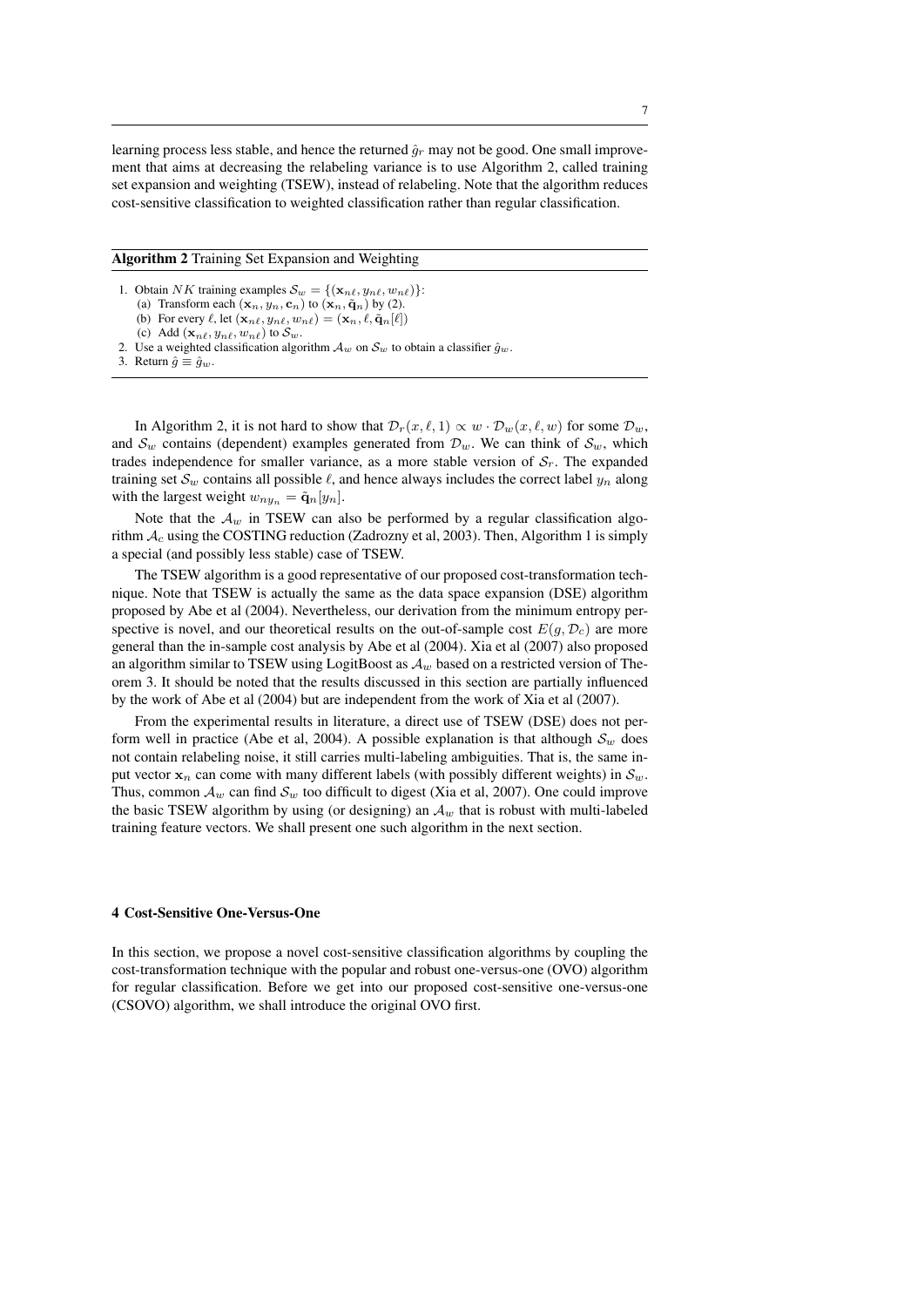## 4.1 Original One-versus-one

We shall present a weighted version of OVO here. As shown in Algorithm 3, OVO decomposes the multiclass classification task into  $\frac{K(K-1)}{2}$  binary classification subtasks. Because of the  $O(K^2)$  growth in the number of subtasks, OVO is usually more suited when K is not too large (Hsu and Lin, 2002).

Algorithm 3 One-versus-one (Hsu and Lin, 2002)

1. For each  $i,j$  that  $1\leq i< j\leq K,$ (a) Take the original  $S_w = \{(\mathbf{x}_n, y_n, w_n)\}_{n=1}^N$  and construct a binary training set  $S_b^{(i,j)} = \{(\mathbf{x}_n, y_n, w_n): y_n = i \text{ or } j\}.$ (b) Use a weighted binary classification algorithm  $A_b$  on  $S_b^{(i,j)}$  to get a binary classifier  $\hat{g}_b^{(i,j)}$ .

```
2. Return \hat{g}(\mathbf{x}) = \underset{1 \leq \ell \leq K}{\operatorname{argmax}} \sum_{i < j}\left[\hat{g}_b^{(i,j)}(\mathbf{x})=\ell\right].
```
In short, each binary classification subtask consists of comparing examples from two categories only. That is, each  $\hat{g}_h^{(i,j)}$  $b_b^{(i,j)}(\mathbf{x})$  intends to predict whether x "prefers" category i or category j, and  $\hat{g}$  predicts with the preference votes gathered from those  $\hat{g}_h^{(i,j)}$  $b^{(i,j)}$ . The goal of  $A_b$  is to locate binary classifiers  $\hat{g}_b^{(i,j)}$  with a small  $E(\hat{g}_b^{(i,j)})$  $b^{(i,j)}$ ,  $\mathcal{D}_{\text{OVO}}^{(i,j)}$ ), where

$$
\mathcal{D}_{\text{OVO}}^{(i,j)}\left(\mathbf{x}, y, u\right) = \left[\!\left[u = \left[\!\left[y = i \text{ or } j\right]\!\right]\!\right] \int_w \mathcal{D}_r\!\left(\mathbf{x}, y, w\right).
$$

In particular, it has been proved (Beygelzimer et al, 2005) that

$$
E(\hat{g}, \mathcal{D}_r) \leq 2 \sum_{i < j} E\left(\hat{g}_b^{(i,j)}, \mathcal{D}_{\text{OVO}}^{(i,j)}\right).
$$

That is, if  $E(\hat{g}_h^{(i,j)})$  $\left( \begin{matrix} (i,j) \ b \end{matrix} \right)$ ,  $\mathcal{D}_{\text{OVO}}^{(i,j)}$  are all small, then  $E(\hat{g}, \mathcal{D}_r)$  should also be small.

### 4.2 Cost-sensitive One-versus-one

By coupling OVO with the cost-transformation technique (TSEW in Algorithm 2), we can easily get a preliminary version of CSOVO in Algorithm 4.

One thing to notice in Algorithm 4 is that each training example  $(x_n, y_n)$  may be split to two examples  $(\mathbf{x}_n, i, w_n^{(i)})$  and  $(\mathbf{x}_n, j, w_n^{(j)})$  for each  $\mathcal{S}_b^{(i,j)}$  $b^{(i,j)}$ . That is, the example is ambiguously presented for each binary classification subtask. We can take a simple trick to eliminate the ambiguity before training. In particular, we keep only the label (say, i) that comes with a larger weight, and adjust its weight to  $\left| w_n^{(i)} - w_n^{(j)} \right|$ . The trick follows from the same principle as shifting the cost vectors to a similar one. Then, we can eliminate one unnecessary example and remove the multi-labeling ambiguity in the binary classification subtask.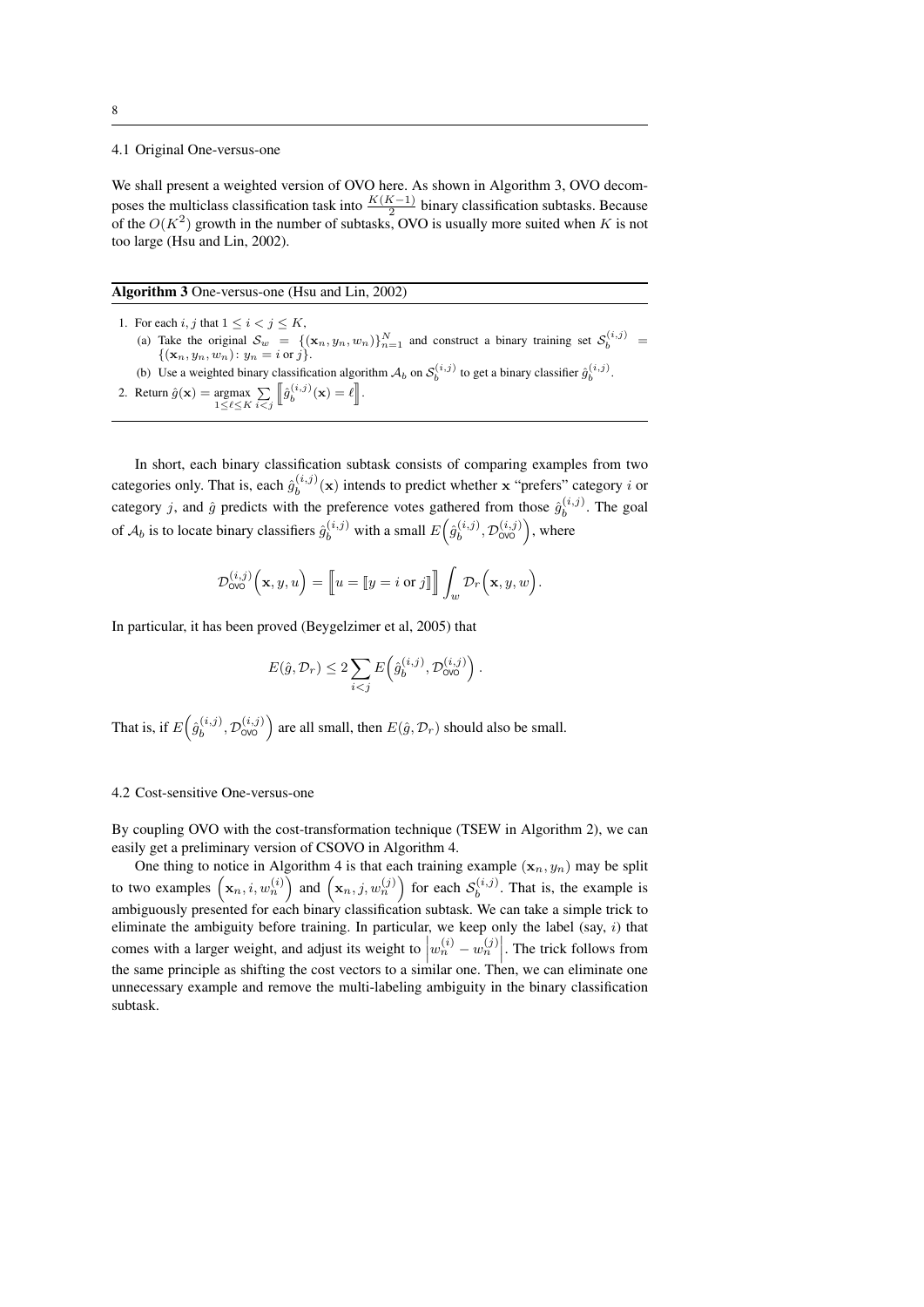## Algorithm 4 TSEW-OVO

1. For each i, j that  $1 \le i < j \le K$ ,

- (a) Transform each cost-sensitive example  $(\mathbf{x}_n, y_n, \mathbf{c}_n)$  to  $(\mathbf{x}_n, \tilde{\mathbf{q}}_n)$  by (2).
- (b) Use all the  $(x_n, \tilde{q}_n)$  to construct a binary classification training set

$$
\mathcal{S}_b^{(i,j)} = \left\{ \left( \mathbf{x}_n, i, w_n^{(i)} \right) \right\} \cup \left\{ \left( \mathbf{x}_n, j, w_n^{(j)} \right) \right\},\
$$

where  $w_n^{(\ell)} = \tilde{\mathbf{q}}_n[\ell].$ 

(c) Use a weighted binary classification algorithm  $A_b$  on  $S_b^{(i,j)}$  to get a binary classifier  $\hat{g}_b^{(i,j)}$ .

2. Return  $\hat{g}(\mathbf{x}) = \underset{1 \leq \ell \leq K}{\operatorname{argmax}} \sum_{i < j}$  $\left[\hat{g}_b^{(i,j)}(\mathbf{x})=\ell\right].$ 

Recall that  $(x_n, i, w_n^{(i)})$  would be of weight  $w_n^{(i)} = \tilde{q}_n[i]$  and  $(x_n, j, w_n^{(j)})$  would be of weight  $w_n^{(j)} = \tilde{\mathbf{q}}_n[j]$ . By the discussion above, the simplified  $\mathcal{S}_b^{(i,j)}$  $\int_b^{(i,j)}$  is

$$
\left\{ \left( \mathbf{x}_n, \underset{\ell=i}{\operatorname{argmax}} \ \tilde{\mathbf{q}}_n[\ell], \left| \tilde{\mathbf{q}}_n[i] - \tilde{\mathbf{q}}_n[j] \right| \right) \right\} = \left\{ \left( \mathbf{x}_n, \underset{\ell=i}{\operatorname{argmin}} \ \mathbf{c}_n[\ell], \left| \mathbf{c}_n[i] - \mathbf{c}_n[j] \right| \right) \right\}.
$$
 (4)

Then, we get our proposed CSOVO algorithm.

### Algorithm 5 Cost-sensitive One-versus-one

1. For each  $i,j$  that  $1\leq i < j \leq K,$ (a) Take the original  $S_c = \{(\mathbf{x}_n, y_n, \mathbf{c}_n)\}_{n=1}^N$  and construct  $S_b^{(i,j)}$  by (4). (b) Use a weighted binary classification algorithm  $A_b$  on  $S_b^{(i,j)}$  to get a binary classifier  $\hat{g}_b^{(i,j)}$ . 2. Return  $\hat{g}(\mathbf{x}) = \underset{1 \leq \ell \leq K}{\operatorname{argmax}} \sum_{i < j}$  $\left[\hat{g}_b^{(i,j)}(\mathbf{x})=\ell\right].$ 

An intuitive explanation is that CSOVO asks each binary classifier  $\hat{g}_h^{(i,j)}$  $b^{(i,j)}$  to answer the question "is  $c[i]$  or  $c[j]$  smaller for this x?" We can easily see that CSOVO (Algorithm 5) takes OVO (Algorithm 3) as a special case when using only the weighted classification cost vectors  $(w \cdot \mathbf{c}_c^{(\ell)})$ .

### 4.3 Theoretical Guarantee

Next, we analyze the theoretical guarantee of Algorithm 5. Note that each created example

$$
\left(\mathbf{x}_n, \underset{\ell=i}{\text{argmin}} \ \mathbf{c}_n[\ell], \left|\mathbf{c}_n[i] - \mathbf{c}_n[j]\right|\right)
$$

can be thought as if coming from a distribution  $\lambda$ ,  $\lambda$ 

$$
\mathcal{D}_{\mathsf{CSOW}}^{(i,j)}(\mathbf{x},k,u) = \int_{y,\mathbf{c}} \llbracket k = \operatornamewithlimits{argmin}_{\ell=i \text{ or } j} \mathbf{c}[\ell] \rrbracket \llbracket u = \left| \mathbf{c}[i] - \mathbf{c}[j] \right| \rrbracket \mathcal{D}_c(\mathbf{x},y,\mathbf{c}).
$$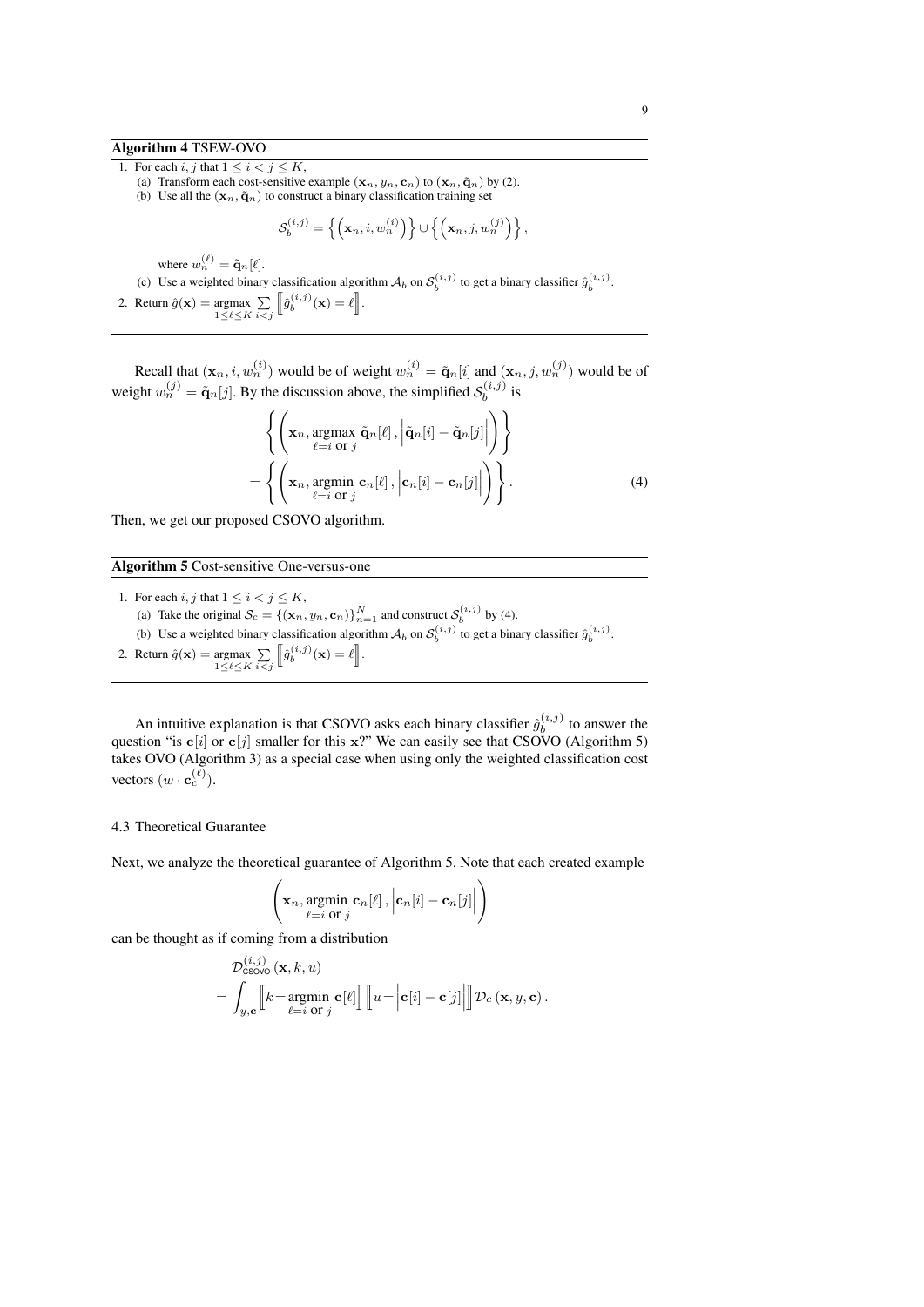We then get the following theorem:

Theorem 5 *Consider any family of binary classifiers*

$$
\left\{ g_b^{(i,j)} \colon \mathcal{X} \to \{i,j\} \right\}_{1 \le i < j \le K}
$$

Let  $g(\mathbf{x}) = \underset{1 \leq \ell \leq K}{argmax} \sum_{i \leq j}$  $i < j$  $\llbracket g_h^{(i,j)}$  $\ell_b^{(i,j)}(\mathbf{x}) = \ell \mathbb{R}$ . *Then,* 

$$
E(g, \mathcal{D}_c) - \mathop{\mathcal{E}}_{(\mathbf{x}, y, \mathbf{c}) \sim \mathcal{D}_c} c_{\min} \le 2 \sum_{i < j} E\Big(g_b^{(i,j)}, \mathcal{D}_{\text{CSOVO}}^{(i,j)}\Big). \tag{5}
$$

.

*Proof* For each  $(x, y, c)$  generated from  $\mathcal{D}_c$ , if  $c[g(x)] = c[y] = c_{\min}$ , its contribution on the left-hand side is 0, which is trivially less than its contribution on the right-hand side.

Without loss of generality (by sorting the elements of the cost vector c and shuffling the labels  $y \in \mathcal{Y}$ ), consider an example  $(x, y, c)$  such that

$$
c_{\min} = \mathbf{c}[1] \leq \mathbf{c}[2] \leq \ldots \leq \mathbf{c}[K] = c_{\max}.
$$

From the results of Beygelzimer et al (2005), suppose  $g(x) = k$ , then for each  $1 \leq \ell \leq k-1$ , there are at least  $\lceil k/2 \rceil$  pairs  $(i, j)$ , where  $i \leq k < j$ , and

$$
g_b^{(i,j)}(\mathbf{x}) \neq \underset{\ell=i \text{ or } j}{\text{argmin}} \mathbf{c}_n[\ell].
$$

Therefore, the contribution of  $(x, y, c)$  on the right-hand side is no less than

$$
\sum_{\ell=1}^{k-1} (\mathbf{c}[\ell+1] - \mathbf{c}[\ell]) \left[ \ell/2 \right] \ge \frac{1}{2} \sum_{\ell=1}^{k-1} \ell (\mathbf{c}[\ell+1] - \mathbf{c}[\ell])
$$

$$
= \frac{1}{2} \sum_{\ell=1}^{k-1} (\mathbf{c}[k] - \mathbf{c}[\ell])
$$

$$
\ge \frac{1}{2} (\mathbf{c}[k] - c_{\min}),
$$

and the left-hand-side contribution is  $(c[k] - c_{\text{min}})$ . The desired result can be proved by integrating over all  $\mathcal{D}_c$ .

Thus, similar to the original OVO algorithm, if  $E(\hat{g}_h^{(i,j)})$  $b_b^{(i,j)}, \mathcal{D}_{\text{CSOVO}}^{(i,j)}$  are all small, then the resulting  $E(\hat{g}, \mathcal{D}_c)$  should also be small.

## 4.4 A Sibling Algorithm: Weighted All-pairs

Note that a similar theoretical proof of Theorem 5 was made by Beygelzimer et al (2005) to analyze another algorithm called weighted all-pairs (WAP). As illustrated in Algorithm 6, the WAP algorithm shares many similar algorithmic structures with CSOVO. In particular, we see that except the difference between equations (4) and (6), WAP is exactly the same as CSOVO.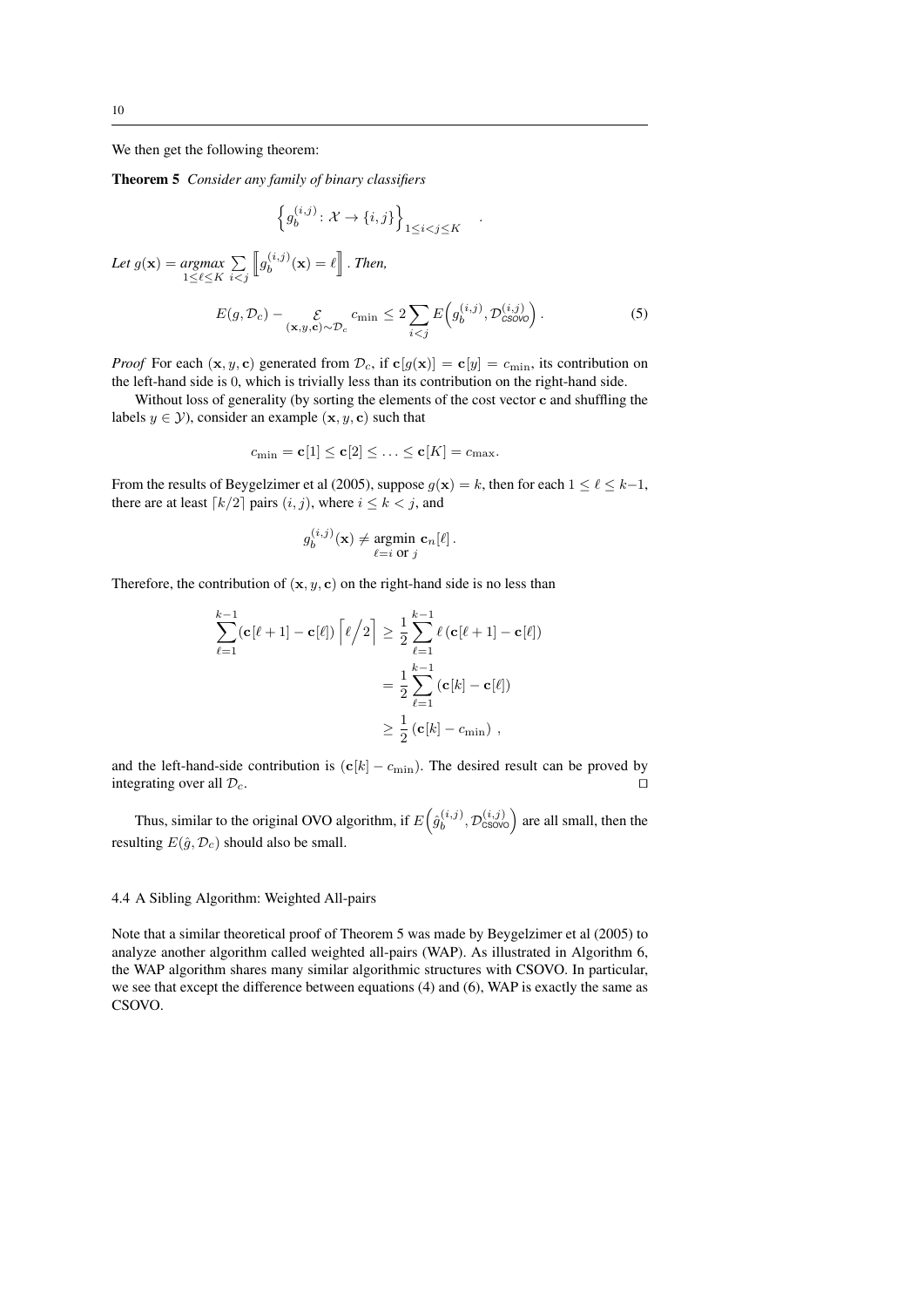## Algorithm 6 A Special Version of WAP (Beygelzimer et al, 2005)

Run CSOVO, while replacing (4) in step 1(a) with

$$
S_b^{(i,j)} = \left\{ \left( \mathbf{x}_n, \underset{\ell=i \text{ or } j}{\text{argmin}} \mathbf{c}_n[\ell], \left| \mathbf{v}_n[i] - \mathbf{v}_n[j] \right| \right) \right\}
$$
  
where 
$$
\mathbf{v}_n[i] = \int_{c_{\min}}^{c_n[i]} \frac{1}{|\{k : \mathbf{c}_n[k] \le t\}|} dt
$$
 (6)

Define

$$
\mathcal{D}_{\mathsf{wAP}}^{(i,j)}\left(\mathbf{x},k,u\right) \\ = \int_{y,\mathbf{c}} \!\!\!\left[\!\!\left[k\!=\!\operatorname*{argmin}_{\ell=i\text{ or }j}\mathbf{c}[\ell]\right]\!\!\right]\!\!\left[\!\left[u\!=\!\left|\mathbf{v}[i]\!-\!\mathbf{v}[j]\right|\right]\!\!\right] \!\mathcal{D}_{c}\left(\mathbf{x},y,\mathbf{c}\right),
$$

where  $\bf{v}$  is computed from  $\bf{c}$  using a similar definition as the one in Algorithm 6. The cost bound of WAP is then (Beygelzimer et al, 2005)

$$
E(g, \mathcal{D}_c) - \mathcal{E}_{(\mathbf{x}, y, \mathbf{c}) \sim \mathcal{D}_c} c_{\min} \le 2 \sum_{i < j} E\left(g_b^{(i,j)}, \mathcal{D}_{\mathsf{WAP}}^{(i,j)}\right). \tag{7}
$$

Note that we can let  $\mathbf{v}'_n[i] \equiv \mathbf{c}_n[i] - c_{\min} = \int_{c_{\min}}^{\mathbf{c}_n[i]} (1) dt$ . Then, CSOVO equivalently uses  $\left|\mathbf{v}'_n[i] - \mathbf{v}'_n[j]\right|$  as the underlying example weight. It is not hard to see that for any given example  $(x, y, c)$ , the associated

$$
\left|\mathbf{v}'_n[i] - \mathbf{v}'_n[j]\right| \ge \left|\mathbf{v}_n[i] - \mathbf{v}_n[j]\right|.
$$

Thus, the WAP cost bound (7) is tighter than the CSOVO one (5) when using the same binary classifiers  $\left\{\hat{g}_h^{(i,j)}\right\}$  $\binom{(i,j)}{b}$ . In particular, while the right-hand-side of (5) and (7) look similar, the total weight that CSOVO takes in  $\mathcal{D}_{\text{CSOVO}}^{(i,j)}$  is larger than the total weight that WAP takes in  $\mathcal{D}_{\mathsf{WAP}}^{(i,j)}$ . The difference allows WAP to have an  $O(K)$  regret transform (Beygelzimer et al, 2005) instead of the  $O(K^2)$  one of CSOVO (Theorem 5). Thus, for binary classifiers  $\left\{\hat{g}_{h}^{(i,j)}\right\}$  $\begin{bmatrix} (i,j) \\ b \end{bmatrix}$  with the same error rate, it appears that WAP is better than CSOVO because of the tighter upper bound. However, CSOVO enjoys the advantage of efficiency and simplicity in implementation, because equation (6) would require a complete sorting of each cost vector (of size  $K$ ) to compute while (4) only needs a simple subtraction. In the next section, we shall study whether the tighter cost bound with the additional complexity (WAP) leads to better empirical performance than the other way around (CSOVO).

#### 4.5 Another Sibling Algorithm: All-pair Filter Tree

Another sibling algorithm of CSOVO is called the all-pair filter tree (APFT; Beygelzimer et al, 2007). APFT designs a elimination-based tournament in order to find the label with the lowest cost. During training, if an example  $(x_n, y_n)$  as well as the classifiers in the lower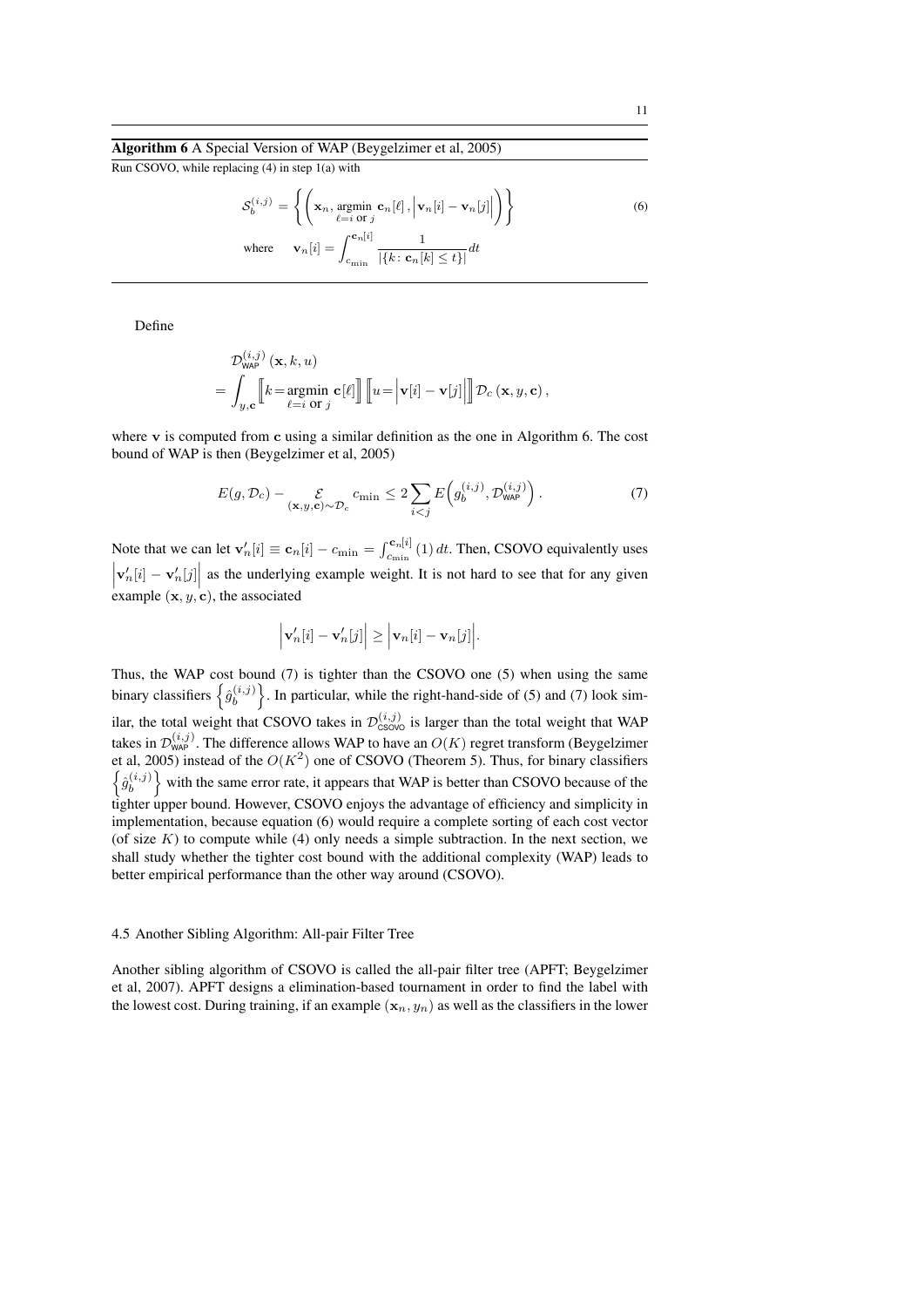levels of the tree allow labels  $\{i, j\}$  to meet in one game of the tournament, a weighted example

$$
\left(\mathbf{x}_n, \underset{\ell=i}{\text{argmin}} \ \mathbf{c}_n[\ell], \left|\mathbf{c}_n[i] - \mathbf{c}_n[j]\right|\right)
$$

is added to the training set  $S_h^{(i,j)}$  $\hat{b}^{(i,j)}$  for learning a classifier  $\hat{g}^{(i,j)}_b$  $\hat{b}^{(i,j)}$ . The goal of  $\hat{g}^{(i,j)}_b$  $b^{(i,j)}$  is to achieve a small  $Eig_{h}^{(i,j)}$  $b^{(i,j)}$ ,  $\mathcal{D}_{\mathsf{APFT}}^{(i,j)}$ ), where

$$
\mathcal{D}_{\text{APFT}}^{(i,j)}(\mathbf{x},k,u)
$$
  
= 
$$
\int_{y,\mathbf{c}} \left[ i,j \text{ at tends the tournament} \right] \left[ k = \underset{\ell=i \text{ or } j}{\text{argmin}} \mathbf{c}[\ell] \right] \left[ u = \left| \mathbf{c}[i] - \mathbf{c}[j] \right| \right] \mathcal{D}_c(\mathbf{x},y,\mathbf{c}).
$$

Note that the condition  $\left\| i, j \right.$  attends the tournament depends on lower-level classifiers that "filter" the distribution for higher-level training. During prediction, the results from  $\left\{\hat{g}_h^{(i,j)}\right\}$  $\left\{ \stackrel{(i,j)}{b} \right\}$ are decoded using the same tournament design rather than voting.

Let  $\left\{ g_h^{(i,j)} \right\}$  $\{b_i^{(i,j)}\}$  be a set of binary classifiers and  $g_{\text{APFT}}$  be the resulting classifier after decoding the predictions of  $\left\{g_h^{(i,j)}\right\}$  $\left\{ \begin{array}{c} (i,j) \\ b \end{array} \right\}$  from the tournament. It can be shown (Beygelzimer et al, 2007) that

$$
E(g_{\text{APFT}}, \mathcal{D}_c) - \mathcal{E}_{(\mathbf{x}, y, \mathbf{c}) \sim \mathcal{D}_c} c_{\min} \le \sum_{i < j} E\left(g_b^{(i,j)}, \mathcal{D}_{\text{APFT}}^{(i,j)}\right). \tag{8}
$$

Comparing CSOVO with APFT, we see one similarity: the weighted examples included in each  $S_h^{(i,j)}$  $b_b^{(v,y)}$ . Nevertheless, note that APFT uses fewer examples than CSOVO—the former uses only pairs of labels that are met in the tournament and the latter uses all possible pairs of labels. The difference allows for a tighter error bound for APFT by conditioning on the tournament results. Thus, when using binary classifiers of the same error rate, it appears that APFT is better than CSOVO because of the tighter upper bound. Furthermore, by restricting to a specific tournament, APFT results in an  $O(K)$  predicting scheme instead of the  $O(K^2)$ one that CSOVO needs to take. Nevertheless, APFT essentially breaks the symmetry between classes by restricting to a specific tournament, and the reduced number of examples in each  $\mathcal{S}_h^{(i,j)}$  $b<sub>b</sub>$  could degrade the practical learning performance. In the next section, we shall also study whether the tighter cost bound with the tournament restriction (APFT) leads to better empirical performance than the other way around (CSOVO).

## 5 Experiments

We will first compare CSOVO with the original OVO on various real-world data sets. Then, we will compare CSOVO with WAP (Beygelzimer et al, 2005) and APFT (Beygelzimer et al, 2007). All four algorithms are of OVO-type. That is, they obtain a multiclass classifier  $\hat{g}$  by calling a weighted binary classification algorithm  $A_b$  for  $\frac{K(K-1)}{2}$  times. During prediction, CSOVO, OVO and WAP requires gathering votes from  $\frac{K(K-1)}{2}$  binary classifiers, while APFT determines the label by using  $K - 1$  of those classifiers in the tournament. In addition, we will compare CSOVO with other existing algorithms that also reduce cost-sensitive classification to weighted binary classification.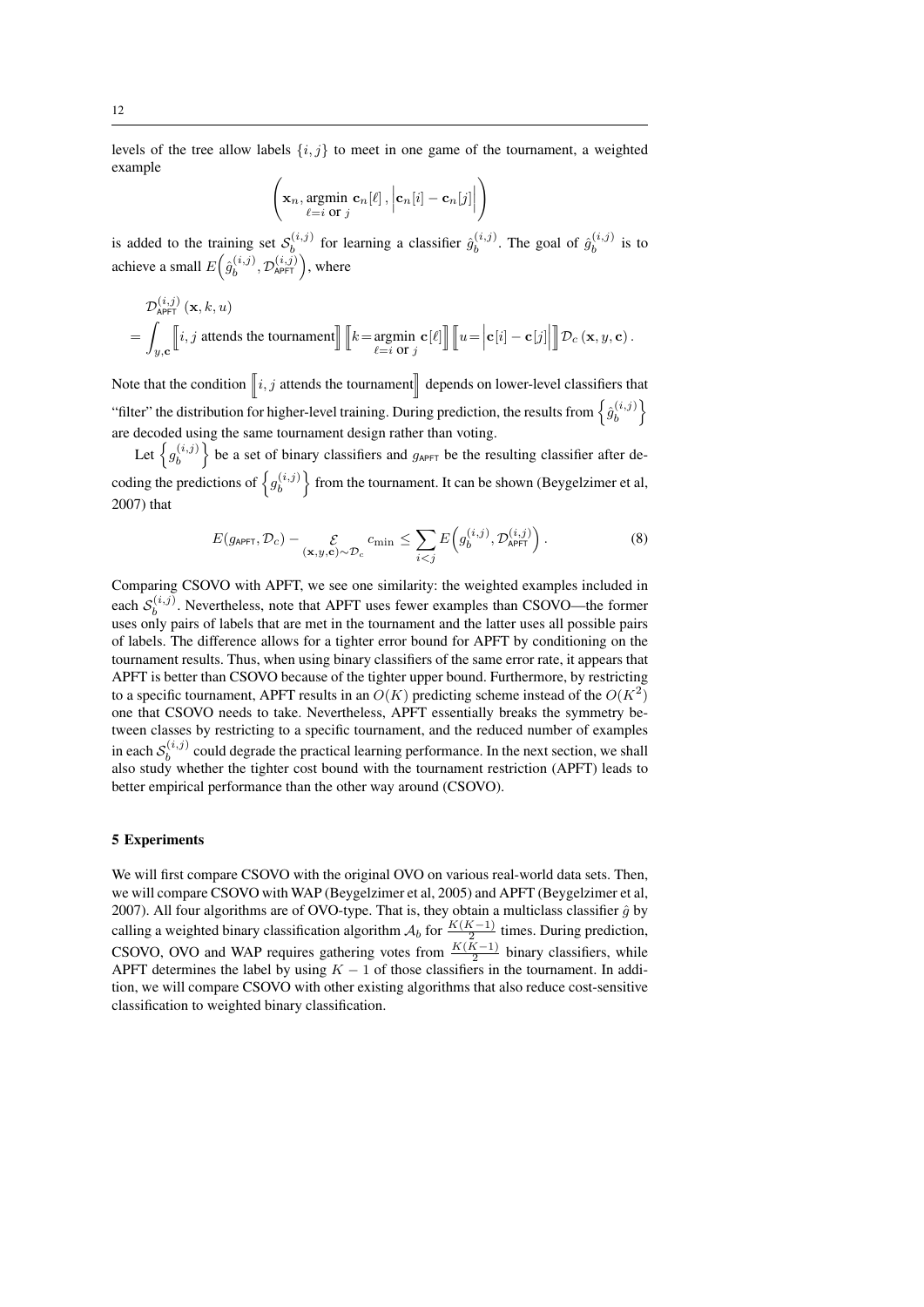#### Table 1 classification data sets

| data set   | # examples | # categories $(K)$ | # features |
|------------|------------|--------------------|------------|
| <b>ZOO</b> | 101        |                    | 16         |
| glass      | 214        | 6                  | 9          |
| vehicle    | 846        | 4                  | 18         |
| vowel      | 990        | 11                 | 10         |
| yeast      | 1484       | 10                 | 8          |
| segment    | 2310       |                    | 19         |
| dna        | 3186       | 3                  | 180        |
| pageblock  | 5473       | 5                  | 10         |
| satimage   | 6435       | 6                  | 36         |
| usps       | 9298       | 10                 | 256        |

We take the support vector machine (SVM) with the perceptron kernel (Lin and Li, 2008) as  $A_b$  in all the experiments and use LIBSVM (Chang and Lin, 2001) as our SVM solver. Note that SVM with the perceptron kernel is known as a strong classification algorithm (Lin and Li, 2008) and can be naturally adopted to perform weighted binary classification (Zadrozny et al, 2003). We will also take a weaker classifier, namely SVM with the linear kernel, in Subsection 5.6.

We use ten classification data sets: zoo, glass, vehicle, vowel, yeast, segment, dna, pageblock, satimage, usps  $(Table 1)<sup>3</sup>$  The first nine come from the UCI machine learning repository (Hettich et al, 1998) and the last one is from Hull (1994).

Note that the ten data sets were originally gathered as regular classification tasks. We shall first adopt the randomized proportional (RP) cost-generation procedure that was used by Beygelzimer et al (2005). In particular, we generate the cost vectors from a cost matrix  $C(y, k)$  that does not depends on x. The diagonal entries  $C(y, y)$  are set as 0 and each of the other entries  $C(y, k)$  is a random variable sampled uniformly from  $\left[0, 2000 \frac{|{n: y_n = k\}|}{|{n: y_n = y}\|}\right]$ . Then, for a cost-sensitive example  $(x, y, c)$ , we simply take  $c[k] = \overline{C(y, k)}$ . We acknowledge that the RP procedure may not fully reflect realistic application needs. Nevertheless, we still take the procedure as it is a longstanding benchmark for comparing general-purpose cost-sensitive classification algorithms. We will take another cost-generating procedure in Subsection 5.4.

We randomly choose 75% of the examples in each data set for training and leave the other 25% of the examples as the test set. Then, each feature in the training set is linearly scaled to [−1, 1], and the feature in the test set is scaled accordingly. The results reported are all averaged over 20 trials of different training/test splits, along with the standard error. In the coming tables, those entries within one standard error of the lowest one are marked in bold.

SVM with the perceptron kernel takes a regularization parameter (Lin and Li, 2008), which is chosen within  $\{2^{-17}, 2^{-15}, \ldots, 2^3\}$  with a 5-fold cross-validation (CV) procedure on only the training set (Hsu et al, 2003). For the OVO algorithm, the CV procedure selects the parameter that results in the smallest cross-validation classification error. For CSOVO and other cost-sensitive classification algorithms, the CV procedure selects the parameter that results in the smallest cross-validation cost. We then re-run each algorithm on the whole training set with the chosen parameter to get the classifier  $\hat{g}$ . Finally, we evaluate the average performance of  $\hat{g}$  with the test set.

 $3$  All data sets except zoo, glass, yeast and pageblock are actually downloaded from http://www. csie.ntu.edu.tw/˜cjlin/libsvmtools/datasets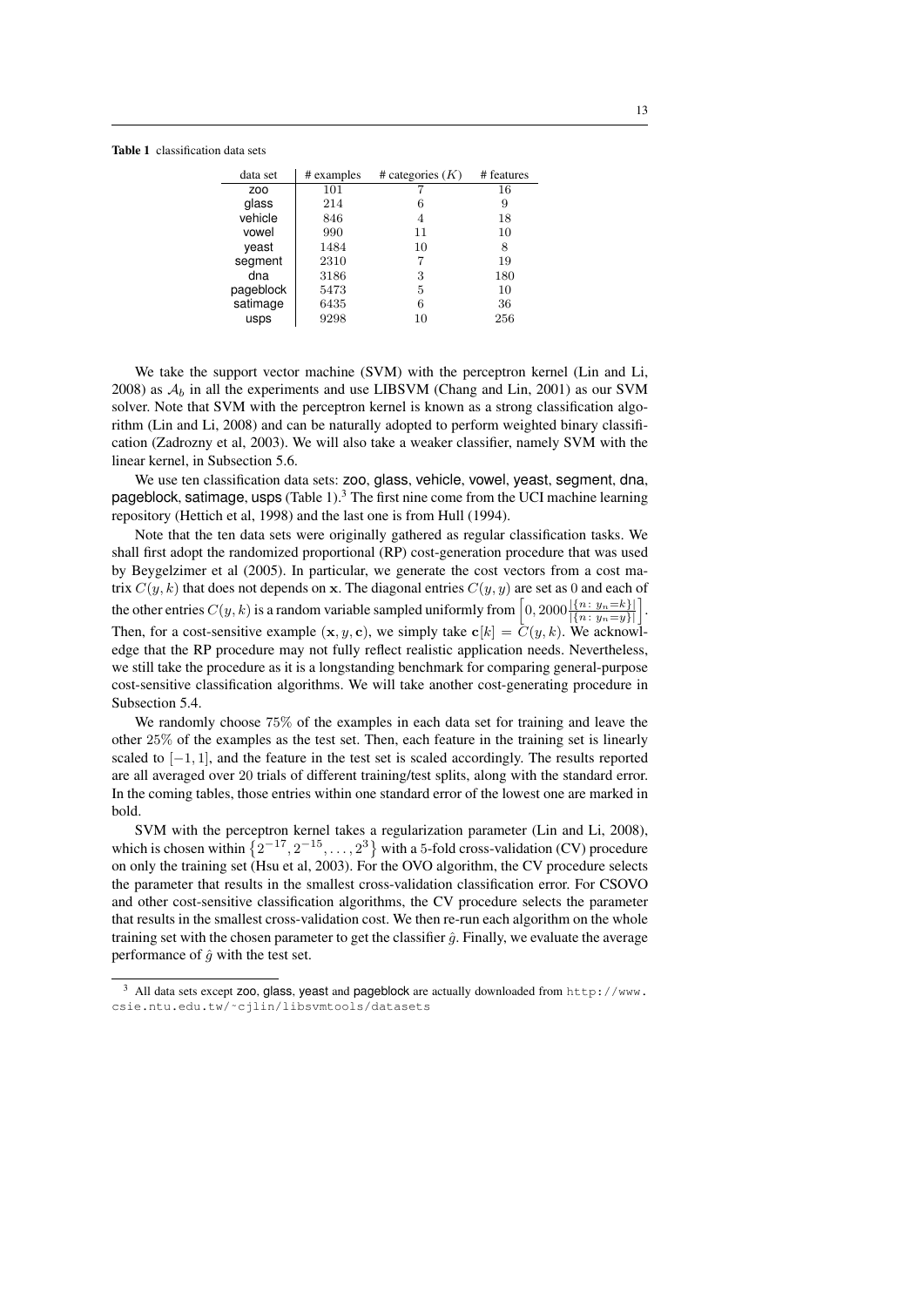#### Table 2 test cost of CSOVO/OVO

| data set   | CSOVO              | OVO                |
|------------|--------------------|--------------------|
| <b>ZOO</b> | $36.79 \pm 9.09$   | $105.56 \pm 33.45$ |
| glass      | $210.06 \pm 15.88$ | 492.99±40.77       |
| vehicle    | $155.14 \pm 20.63$ | $185.38 \pm 17.23$ |
| vowel      | $20.05 \pm 1.95$   | $11.90 + 1.96$     |
| veast      | $52.45 \pm 2.97$   | 5823.21±1290.65    |
| segment    | $25.27 \pm 2.25$   | $25.15 + 2.11$     |
| dna        | $53.18 \pm 4.25$   | $48.15 + 3.33$     |
| pageblock  | $24.98 \pm 4.94$   | $501.57 \pm 74.98$ |
| satimage   | $66.57 + 4.77$     | $94.07 \pm 5.49$   |
| usps       | $20.51 \pm 1.17$   | $23.62 \pm 0.66$   |

#### Table 3 test classification error of CSOVO/OVO

| data set        | CSOVO | OVO                                 |
|-----------------|-------|-------------------------------------|
| Z <sub>00</sub> |       | $0.131 \pm 0.015$ 0.060 $\pm$ 0.010 |
| glass           |       | $0.605 \pm 0.034$ 0.304 $\pm$ 0.010 |
| vehicle         |       | $0.283 \pm 0.020$ $0.185 \pm 0.005$ |
| vowel           |       | $0.059 \pm 0.010$ $0.011 \pm 0.002$ |
| yeast           |       | $0.767 \pm 0.007$ 0.398 $\pm$ 0.006 |
| segment         |       | $0.051 \pm 0.008$ 0.024 $\pm$ 0.001 |
| dna             |       | $0.115 \pm 0.017$ 0.043 $\pm$ 0.002 |
| pageblock       |       | $0.776 \pm 0.064$ 0.033 $\pm$ 0.001 |
| satimage        |       | $0.168 \pm 0.012$ $0.072 \pm 0.002$ |
| usps            |       | $0.077 \pm 0.030$ $0.023 \pm 0.000$ |

## 5.1 CSOVO versus OVO

Table 2 compares the test cost of CSOVO and the original cost-insensitive OVO. We can see that on 7 out of the 10 data sets, CSOVO is significantly better than OVO, which justifies that it can be useful to include the cost information into the training process. The  $t$ -test results, which will be shown in Table 8, suggest the same finding. The big difference on yeast and pageblock is because they are highly unbalanced and hence the components in c can be huge. Then, not using (or discarding) cost information (as OVO does) would intuitively lead to worse performance.

The only data set on which CSOVO is much worse than OVO is vowel. One may wonder why including the accurate cost information does not improve performance. The reason lies in Table 3, in which we compare the test classification error rate of CSOVO and OVO. Not surprisingly, OVO can always achieve lower test error than CSOVO. In fact, on yeast and pageblock, in which some of the cost components are large, we clearly see that CSOVO is willing to trade a significant amount of classification accuracy for a lower cost. For vowel, note that OVO can achieve a very low test error  $(1.1\%)$ , which readily leads to a low test cost. Then the caveat of using CSOVO, or more generally the cost-transformation technique, arises. In particular, cost transformation reduces the original "easy" task for OVO to a more difficult one. The change in hardness degrades the learning performance, and thus CSOVO results in relatively higher test cost.

Recall that CSOVO comes from coupling the cost-transformation technique with OVO, and we discussed in Section 3 that cost transformation inevitably introduces multi-labeling ambiguity into the learning process. The ambiguity acts like noise, and generally makes the learning tasks more difficult. On the vowel data set, OVO readily achieves low test error and hence low test cost, while CSOVO suffers from the difficult learning tasks and hence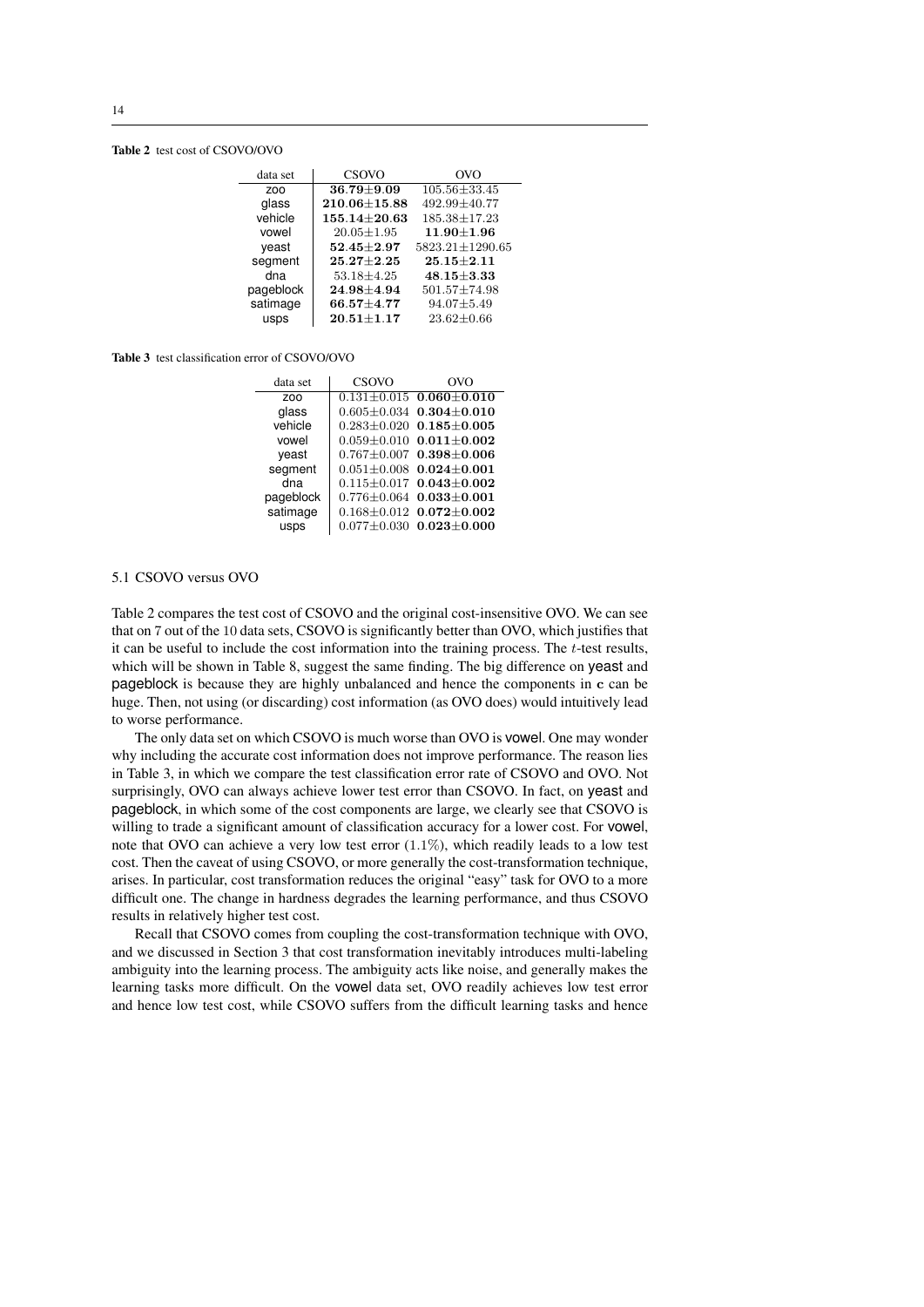#### Table 4 test cost of CSOVO/WAP/APFT

| data set   | CSOVO              | WAP                                   | <b>APFT</b>        |
|------------|--------------------|---------------------------------------|--------------------|
| <b>ZOO</b> | $36.79 \pm 9.09$   | $49.09 \pm 16.67$                     | $56.92 \pm 15.41$  |
| glass      | $210.06 \pm 15.88$ | $220.29 \pm 18.56$ 215.95 $\pm$ 17.36 |                    |
| vehicle    | $155.14 \pm 20.63$ | $148.63 \pm 19.74$                    | $158.60 \pm 20.35$ |
| vowel      | $20.05 \pm 1.95$   | $19.36 \pm 1.81$                      | $27.59 \pm 2.94$   |
| yeast      | $52.45 \pm 2.97$   | $52.71 \pm 3.58$                      | $63.53 \pm 8.11$   |
| segment    | $25.27 \pm 2.25$   | $24.40 \pm 1.96$                      | $28.51 \pm 2.55$   |
| dna        | $53.18 \pm 4.25$   | $51.13 \pm 4.37$                      | $53.37 \pm 5.49$   |
| pageblock  | $24.98 \pm 4.94$   | $20.68 \pm 2.52$                      | $25.60 \pm 4.98$   |
| satimage   | $66.57 + 4.77$     | $72.05 \pm 5.13$                      | $80.70 \pm 5.98$   |
| usps       | $20.51 \pm 1.17$   | $21.04 \pm 1.19$                      | $29.75 \pm 1.75$   |

#### Table 5 test cost bound of CSOVO/WAP/APFT

| data set        | $CSOVO$ with $(5)$   | WAP with (7)       | APFT with (8)      |
|-----------------|----------------------|--------------------|--------------------|
| Z <sub>00</sub> | $465.53 \pm 124.48$  | $147.56 + 30.32$   | 143.54±40.97       |
| glass           | $2138.52 \pm 260.90$ | $811.30 \pm 69.02$ | $471.66 \pm 50.41$ |
| vehicle         | $499.53 \pm 55.49$   | $295.87 \pm 30.25$ | $245.15 \pm 27.54$ |
| vowel           | $475.25 \pm 35.18$   | $126.60 \pm 9.51$  | $111.26 \pm 10.87$ |
| veast           | 4820.96±301.43       | 736.31±26.70       | $401.92 \pm 55.94$ |
| segment         | $245.86 \pm 21.83$   | $94.37 \pm 7.50$   | $77.65 \pm 7.04$   |
| dna             | $95.77 \pm 6.76$     | $71.94 + 5.77$     | $69.18 \pm 8.35$   |
| pageblock       | $533.36 \pm 89.50$   | 260.73±43.80       | $112.51 \pm 28.93$ |
| satimage        | $477.45 \pm 22.52$   | $193.25 \pm 10.88$ | $183.24 \pm 12.73$ |
| usps            | $415.36 \pm 23.40$   | $112.22 \pm 6.08$  | $98.34 \pm 5.78$   |

gets high test cost. Similar situations happen on segment, dna, usps, in which the test cost of CSOVO and OVO are quite close. That is, it is worth trading the cost information for easier learning tasks. On the other hand, when OVO cannot achieve low test error (like on vehicle) or when the cost information is extremely important (like on pageblock), it is worth trading the easy learning tasks for knowing the accurate cost information, and thus CSOVO performs better.

## 5.2 CSOVO versus WAP and APFT

Next, we compare CSOVO with WAP and APFT in terms of the average test cost in Table 4. We see that CSOVO and WAP are comparable in performance, with WAP being slightly worse on satimage and CSOVO being slightly worse on pageblock. The similarity is natural because CSOVO and WAP are only different in the weights given to the underlying binary examples. On the other hand, Table 4 shows that APFT usually performs slightly worse than CSOVO and WAP. Thus, CSOVO and WAP should be better choices, unless the  $O(K)$  prediction time (and the shorter  $O(K^2)$  training time because of the conditioning on the tournament) of APFT is needed. Again, the t-test results in Table 8 lead to the same conclusion.

We mentioned in Subsections 4.4 and 4.5 that the cost bounds of WAP and APFT are both tighter than the one of CSOVO. To understand whether the cost bounds can explain the results in Table 4, we compute the bounds using the test set and list them in Table 5. We see that both WAP and APFT can indeed reach lower cost bounds. Nevertheless, the bounds are quite loose when compared to the actual test cost values in Table 4. Because of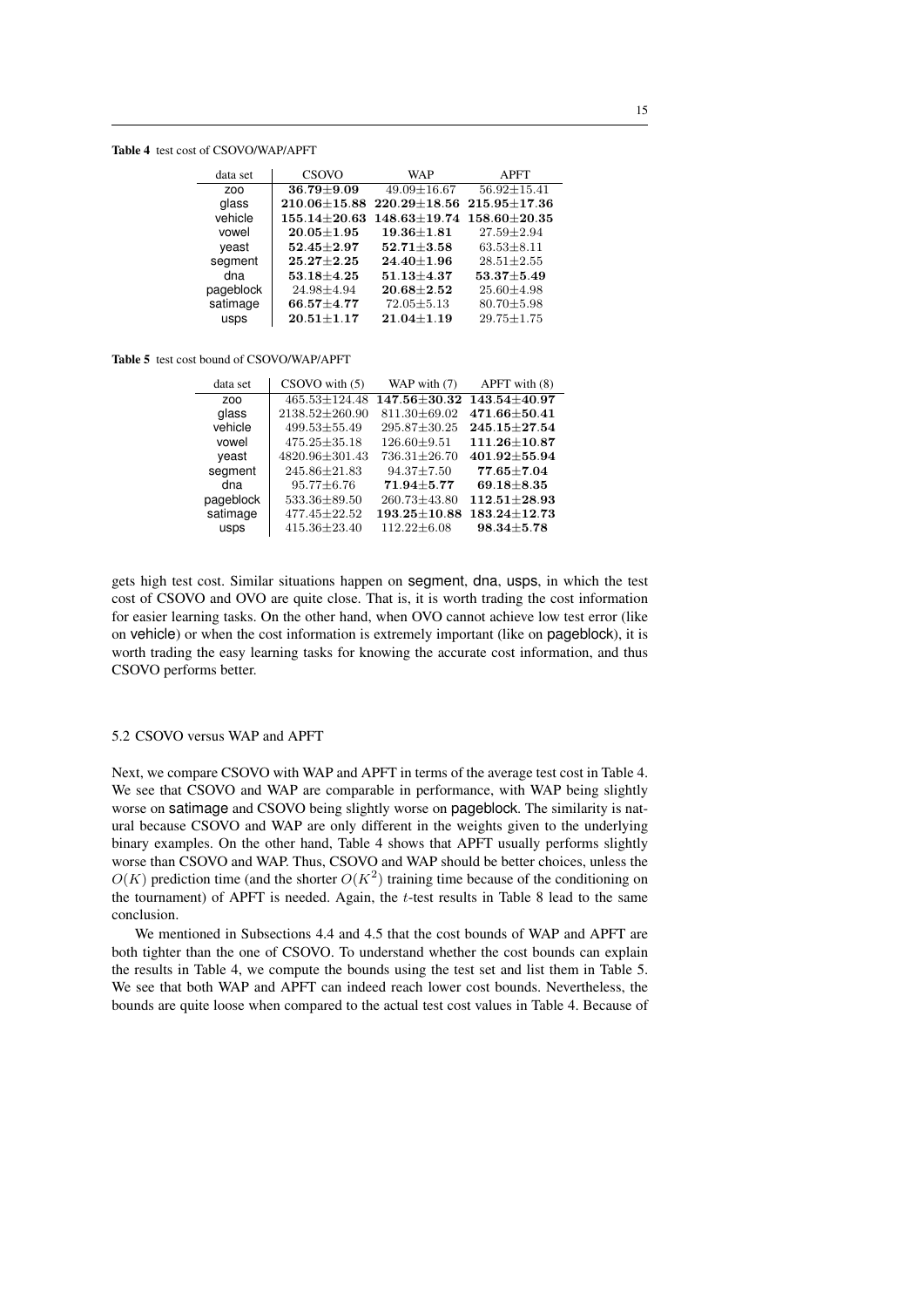| <b>Table 6</b> comparison of meta-algorithms that reduce cost-sensitive to binary classification |  |  |  |  |  |  |
|--------------------------------------------------------------------------------------------------|--|--|--|--|--|--|
|--------------------------------------------------------------------------------------------------|--|--|--|--|--|--|

|                         | CSOVO    | WAP      | APFT | <b>FT/TREE</b> | <b>SECOC</b>                     | <b>CSOVA</b> |
|-------------------------|----------|----------|------|----------------|----------------------------------|--------------|
| # of binary classifiers | $K(K-1)$ |          |      | $(K-1)$        | 12. $2^{\lceil \log_2 K \rceil}$ |              |
| prediction time         | $O(K^2)$ | $O(K^2)$ | O(K  | $O(\log_2 K)$  | O(K)                             | O(K)         |
| theoretical guarantee   | ves      | ves      | ves  | ves            | ves                              | partial      |

the looseness, using WAP for the tighter bound (or APFT for the tighter bound) does not lead to much gain in performance.

In summary, CSOVO performs better than APFT; CSOVO performs similarly to WAP but enjoys a simpler and more efficient implementation (see Subsection 4.4). Thus, CSOVO should be preferred over both WAP and APFT in practice.

## 5.3 CSOVO versus Others

Next, we compare CSOVO with four other existing algorithms, namely TREE (Beygelzimer et al, 2005), Filter Tree (FT; Beygelzimer et al, 2007), Sensitive Error Correcting Output Codes (SECOC; Langford and Beygelzimer, 2005), and Cost-sensitive One-versus-all (CSOVA; Lin, 2008). The algorithms cover commonly-used decompositions from multiclass classification to binary classification. Note that TREE, FT and SECOC, like CSOVO and WAP, come with sound theoretical guarantee, which assures that a good binary classifier can be cast as a good cost-sensitive one. CSOVA, on the other hand, follows a heuristic step in its derivation and hence does not carry a strong theoretical guarantee. A quick comparison about the properties of the four meta-algorithms (as well as CSOVO, WAP and APFT) are shown in Table 6.

Table 7 compares the average test RP cost of CSOVO, TREE, FT, SECOC and CSOVA; Table 8 lists the paired  $t$ -test results with significance level 0.05. SECOC is the worst of the five, which is because it contains a thresholding (quantization) step that can lead to an inaccurate representation of the cost information.

FT performs slightly worse than CSOVO, which demonstrates that a full pairwise comparison (CSOVO/WAP) can be more stable than an elimination-based tournament (FT). TREE performs even worse than FT, which complies with the finding in the original FT paper (Beygelzimer et al, 2007) that a regret-based reduction (FT) can be more robust than an error-based reduction (TREE).

Interestingly, when comparing Table 7 with Table 4, we see that FT performs better than APFT. Such a result suggests that decomposing the decision of each game to pairwise classifiers (APFT) is not better than directly predicting the outcome of each game in the tournament (FT). This is possibly because the reduced number of examples in each  $S_h^{(i,j)}$ burnament  $(1)$ . This is possibly because the reduced number of examples in each  $\sigma_b$  of APFT could degrade the practical learning performance (see Subsection 4.5), especially when using a highly nonlinear model like SVM with the perceptron kernel. We will discuss more about this issue in Subsection 5.6.

CSOVO and CSOVA are quite similar in performance on many data sets. Nevertheless, recall that CSOVO comes with a stronger theoretical guarantee than CSOVA. Thus, when K is relatively small (like on our data sets) and training  $\frac{K(K-1)}{2}$  binary classifiers is affordable, CSOVO is the best meta-algorithm for reducing multiclass cost-sensitive classification to binary classification in terms of both accuracy and efficiency.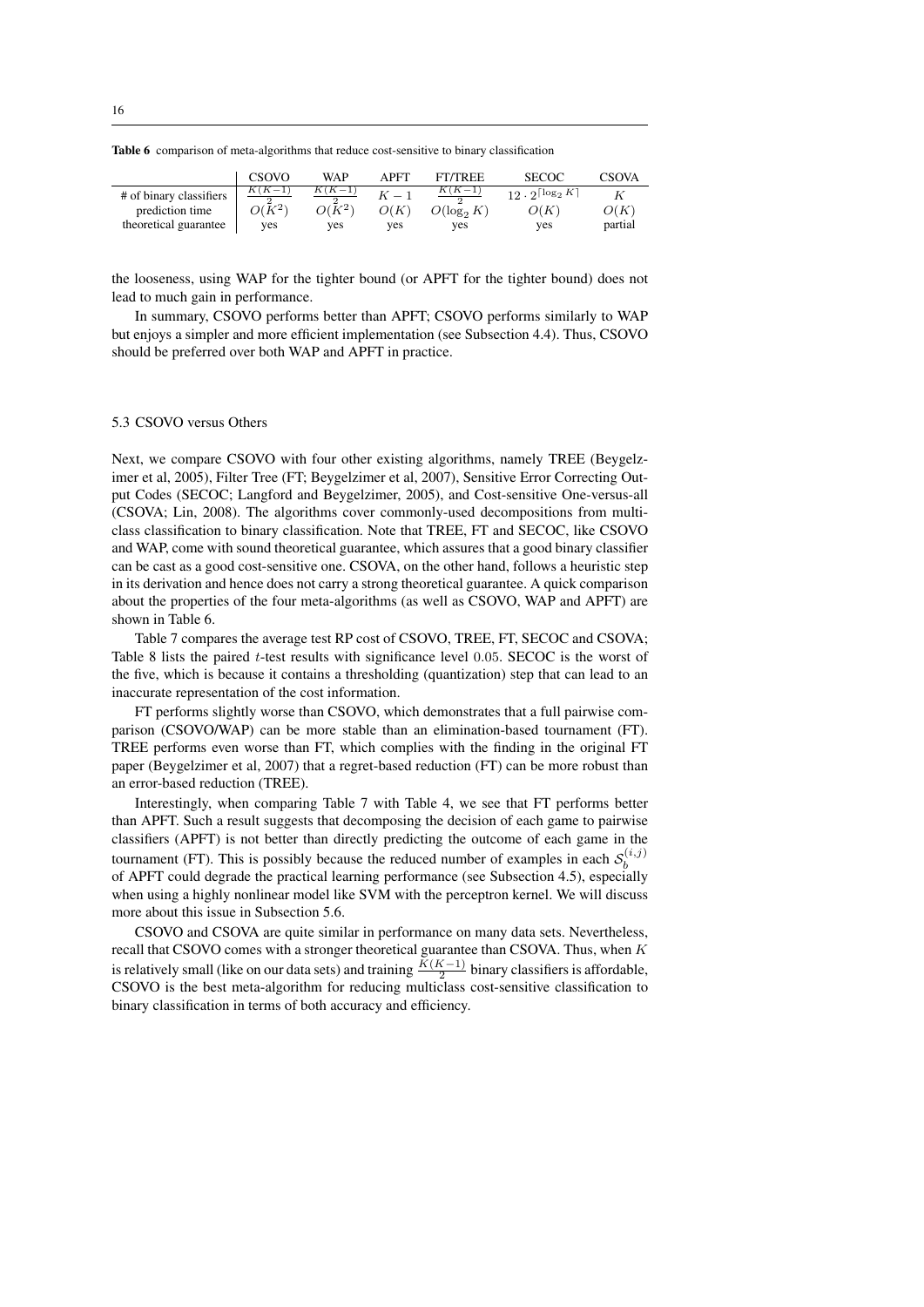| CSOVO            | FT               | TREE                              | <b>SECOC</b>       | <b>CSOVA</b>       |
|------------------|------------------|-----------------------------------|--------------------|--------------------|
| $36.79 + 9.09$   | $74.01 + 27.65$  | $57.07 + 17.40$                   | $179.02 + 30.52$   | $79.70 + 25.31$    |
|                  |                  | $264.02 + 24.49$                  | 347.77±37.87       | $231.77 \pm 18.51$ |
| $155.14 + 20.63$ | $156.01 + 20.14$ | $156.72 + 20.12$                  | $167.60 + 20.97$   | $156.91 + 19.91$   |
| $20.05 \pm 1.95$ | $24.66 + 2.92$   | $28.42 + 3.02$                    | $95.25 + 7.35$     | $15.06 + 1.73$     |
| $52.45 + 2.97$   | $53.73 + 3.14$   | $66.49 + 6.09$                    | $277.14 + 49.41$   | $86.80 + 9.78$     |
| $25.27 + 2.25$   | $27.06 + 2.32$   | $27.76 + 2.26$                    | $68.08 + 4.02$     | $25.50 + 2.23$     |
| $53.18 \pm 4.25$ | $53.76 \pm 4.23$ | $55.32 + 4.39$                    | $65.90 \pm 5.66$   | $39.67 + 2.41$     |
| $24.98 + 4.94$   | $29.93 \pm 6.16$ | $23.00 + 3.28$                    | $249.28 \pm 67.31$ | $42.99 + 8.17$     |
| $66.57 + 4.77$   | $74.01 \pm 4.57$ | $78.13 + 4.31$                    | $102.81 \pm 5.41$  | $77.26 \pm 4.73$   |
| $20.51 + 1.17$   | $27.07 + 1.52$   | $25.74 + 1.55$                    | $86.59 + 9.45$     | $21.49 + 1.23$     |
|                  |                  | $210.06 + 15.88$ $212.76 + 19.38$ |                    |                    |

Table 7 test cost of meta-algorithms that reduce cost-sensitive to binary classification

Table 8 t-test for comparing CSOVO with other meta-algorithms using RP cost

| data set        | OVO      | WAP     | <b>APFT</b> | FT      | TREE     | <b>SECOC</b> | <b>CSOVA</b> |
|-----------------|----------|---------|-------------|---------|----------|--------------|--------------|
| ZO <sub>O</sub> | $\Omega$ | $\sim$  | $\sim$      | $\sim$  | $\sim$   | $\Omega$     | $\sim$       |
| glass           | $\Omega$ | $\sim$  | $\sim$      | $\sim$  | $\Omega$ | $\Omega$     | $\sim$       |
| vehicle         | $\Omega$ | $\sim$  | $\sim$      | $\sim$  | $\sim$   | $\Omega$     | $\sim$       |
| vowel           | $\times$ | $\sim$  | $\circ$     | $\circ$ | $\Omega$ | $\Omega$     | $\times$     |
| yeast           | $\Omega$ | $\sim$  | $\sim$      | $\sim$  | $\Omega$ | $\Omega$     | $\circ$      |
| segment         | $\sim$   | $\sim$  | $\circ$     | $\circ$ | $\Omega$ | $\Omega$     | $\sim$       |
| dna             | $\sim$   | $\sim$  | $\sim$      | $\sim$  | $\sim$   | $\Omega$     | $\times$     |
| pageblock       | $\Omega$ | $\sim$  | $\sim$      | $\sim$  | $\sim$   | $\Omega$     | $\circ$      |
| satimage        | $\Omega$ | $\circ$ | $\circ$     | $\circ$ | $\Omega$ | $\Omega$     | $\Omega$     |
| usps            | $\Omega$ |         | $\circ$     | $\circ$ | $\Omega$ | $\Omega$     | $\sim$       |

◦: CSOVO significantly better; ×: CSOVO significantly worse; ∼: similar

## 5.4 Comparison with Emphasizing Cost

Next, we take another cost-generating procedure to compare cost-sensitive classification algorithms. We consider a practical task in which one wishes to mark some of the classes as "important." Traditionally, the task is tackled with the weighted classification approach: putting a larger weight w on those classes. That is, consider a cost matrix  $C_c(y, k)$  where the y-th row of  $C_c$  is the classification cost vector  $\mathbf{c}_c^{(y)}$ . The approach above corresponds to scaling up some rows of  $C_c$  by w, indicating that examples that come from those classes are more important.

Another way of saying that class  $\ell$  is important is to prevent mis-classifying examples of other classes as  $\ell$ . For instance,  $\ell$  can be the "non-cancerous" class and it is certainly bad to predict patients carrying any kind of cancer as non-cancerous. Thus, we need a cost matrix that comes from scaling up some *columns* of  $C_c$ . Weighted classification cannot deal with such a cost matrix, but cost-sensitive classification can.

In our experiments, we generate costs by first picking a random  $|K/2|$  of the columns, and decide whether to scale each of them by 100 with a fair coin flip. Thus, in expectation,  $\frac{\lfloor K/2 \rfloor}{2}$  columns of  $C_c$  are scaled to form a cost matrix C. Then, for a cost-sensitive example  $(\mathbf{x}, y, \mathbf{c})$ , we take  $\mathbf{c}[k] = C(y, k)$ . The resulting cost C would be called *emphasizing cost*.

Table 9 compares the average test emphasizing cost of CSOVO with WAP, APFT, FT, TREE, SECOC and CSOVA; Table 10 lists the paired t-test results with significance level 0.05. Similar to the findings when using the RP procedure, the leading algorithms in performance are CSOVO, WAP and CSOVA. They are mostly able to achieve decent performance under the emphasizing cost. In particular, the average cost is usually less than 1, indicat-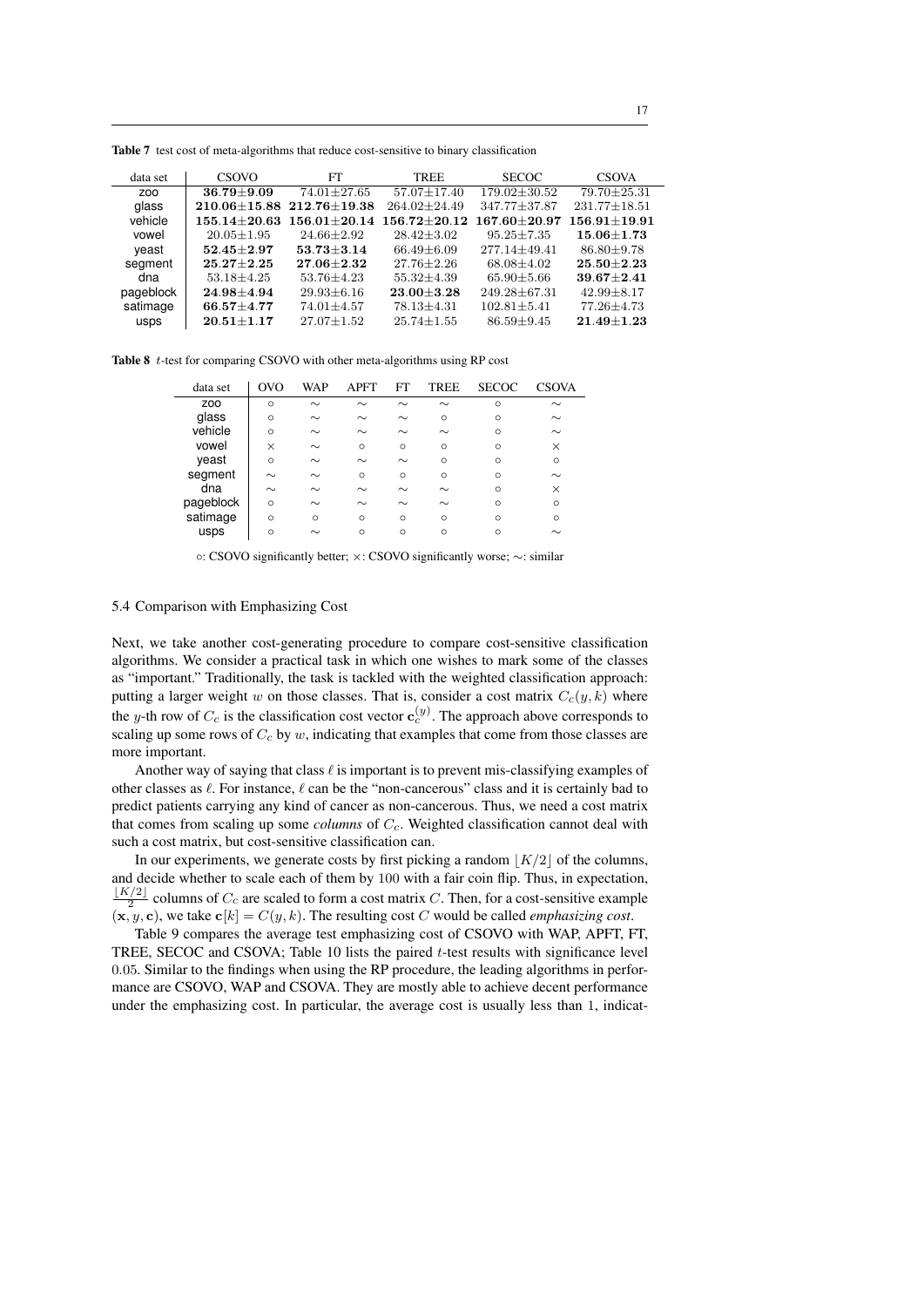|  | Table 9 test emphasizing cost of meta-algorithms that reduce cost-sensitive to binary classification |  |  |  |  |
|--|------------------------------------------------------------------------------------------------------|--|--|--|--|
|--|------------------------------------------------------------------------------------------------------|--|--|--|--|

| data set  | CSOVO         | <b>WAP</b>                                                      | <b>APFT</b>     | <b>FT</b>       | <b>TREE</b>   | <b>SECOC</b>  | <b>CSOVA</b>                |
|-----------|---------------|-----------------------------------------------------------------|-----------------|-----------------|---------------|---------------|-----------------------------|
| ZOO       | $0.08 + 0.01$ | $0.07 + 0.01$                                                   | $0.10 + 0.02$   | $0.09 + 0.01$   | $0.08 + 0.01$ | $0.95 + 0.19$ | $0.85 + 0.58$               |
| glass     | $0.57 + 0.09$ | $0.59 + 0.09$                                                   | $0.75 + 0.19$   | $0.83 + 0.27$   | $0.98 + 0.28$ | $1.16 + 0.20$ | $1.15 + 0.32$               |
| vehicle   | $0.49 + 0.03$ | $0.48 + 0.03$                                                   | $0.50 + 0.03$   | $0.48 + 0.03$   | $0.48 + 0.03$ |               | $0.71 + 0.01$ $0.43 + 0.04$ |
| vowel     | $0.12 + 0.02$ | $0.11 + 0.02$                                                   | $0.15 + 0.03$   | $0.12 + 0.03$   | $0.17 + 0.05$ |               | $0.87 + 0.02$ $0.07 + 0.01$ |
| veast     | $0.50 + 0.02$ | $0.51 + 0.02$                                                   | $0.51 + 0.02$   | $0.49 + 0.01$   | $0.60 + 0.05$ | $0.91 + 0.01$ | $0.51 + 0.02$               |
| segment   | $0.19 + 0.04$ | $0.16 + 0.03$                                                   | $0.17 + 0.03$   | $0.17 + 0.03$   | $0.23 + 0.06$ |               | $0.83 + 0.03$ $0.14 + 0.02$ |
| dna       | $0.27 + 0.02$ | $0.27 + 0.02$                                                   | $0.27 \pm 0.02$ | $0.28 \pm 0.02$ | $0.29 + 0.02$ |               | $0.61 + 0.01$ $0.23 + 0.02$ |
| pageblock |               | $0.23 \pm 0.04$ $0.27 \pm 0.06$ $0.24 \pm 0.04$ $0.24 \pm 0.04$ |                 |                 | $0.28 + 0.06$ | $0.83 + 0.04$ | $0.58 + 0.15$               |
| satimage  | $0.24 + 0.02$ | $0.29 \pm 0.02$                                                 | $0.25{\pm}0.02$ | $0.37 \pm 0.12$ | $0.35 + 0.08$ | $0.81 + 0.01$ | $0.28 + 0.03$               |
| usps      | $0.11 + 0.01$ | $0.11 + 0.01$                                                   | $0.13 \pm 0.01$ | $0.13 \pm 0.01$ | $0.12 + 0.01$ | $0.87 + 0.01$ | $0.12 + 0.02$               |

Table 10 t-test for comparing CSOVO with other meta-algorithms with emphasizing cost

| data set        | WAP      | <b>APFT</b> | FT      | <b>TREE</b> | <b>SECOC</b> | <b>CSOVA</b> |
|-----------------|----------|-------------|---------|-------------|--------------|--------------|
| ZO <sub>O</sub> | $\sim$   | $\sim$      | $\sim$  | $\sim$      | $\circ$      | $\sim$       |
| glass           | $\sim$   | $\sim$      | $\sim$  | $\sim$      | $\Omega$     | $\Omega$     |
| vehicle         | $\sim$   | $\sim$      | $\sim$  | $\sim$      | $\Omega$     | $\sim$       |
| vowel           | $\sim$   | $\Omega$    | $\sim$  | $\sim$      | $\Omega$     | $\times$     |
| veast           | $\sim$   | $\Omega$    | $\sim$  | $\Omega$    | $\Omega$     | $\sim$       |
| segment         | $\sim$   | $\sim$      | $\sim$  | $\sim$      | $\Omega$     | $\sim$       |
| dna             | $\sim$   | $\sim$      | $\circ$ | $\Omega$    | $\Omega$     | $\times$     |
| pageblock       | $\Omega$ | $\sim$      | $\sim$  | $\sim$      | $\Omega$     | $\circ$      |
| satimage        | $\Omega$ | $\sim$      | $\sim$  | $\sim$      | $\Omega$     | $\circ$      |
| usps            | $\sim$   | $\circ$     | $\circ$ | $\Omega$    | $\Omega$     |              |
|                 |          |             |         |             |              |              |

◦: CSOVO significantly better; ×: CSOVO significantly worse; ∼: similar

ing that the serious mis-classification costs (the emphasized ones with cost 100) have been carefully prevented. On the other hand, SECOC often cannot reach the same level of performance; APFT, FT and TREE are also sometimes worse. The results again verify that CSOVO is a superior choice for reducing from cost-sensitive classification to binary classification.

### 5.5 Comparison on Ordinal Ranking Data Sets

We mentioned in Section 1 that cost-sensitive classification can express any finite-choice and bounded-loss supervised learning setups (Beygelzimer et al, 2005). Next, we demonstrate the usefulness of cost-sensitive classification with one such setup: ordinal ranking. Ordinal ranking can be viewed as a special case of cost-sensitive classification (Lin, 2008) that takes cost vectors of some specific forms. For instance, many existing works on ordinal ranking (Chu and Keerthi, 2007; Li and Lin, 2007) focus on the absolute cost vectors  $\mathbf{c}_a^{(y)}[k] = |y - k|$ . We adopt these cost vectors in our experiments and assign  $\mathbf{c} = \mathbf{c}_a^{(y)}$  for each cost-sensitive example  $(x, y, c)$ . We then conduct experiments with eight benchmark ordinal ranking data sets: pyrimdines, machineCPU, boston, abalone, bank, computer, california, census, which were used by Chu and Keerthi (2007). Similar to their original procedure, we kept the same training/test split ratios, and averaged the results over 20 trials.

Table 11 compares the test performance of all the cost-sensitive algorithms on the ordinal ranking data sets; Table 12 lists the  $t$ -test results. We see that CSOVO is usually significantly better than the other cost-sensitive classification algorithms. In addition, CSOVO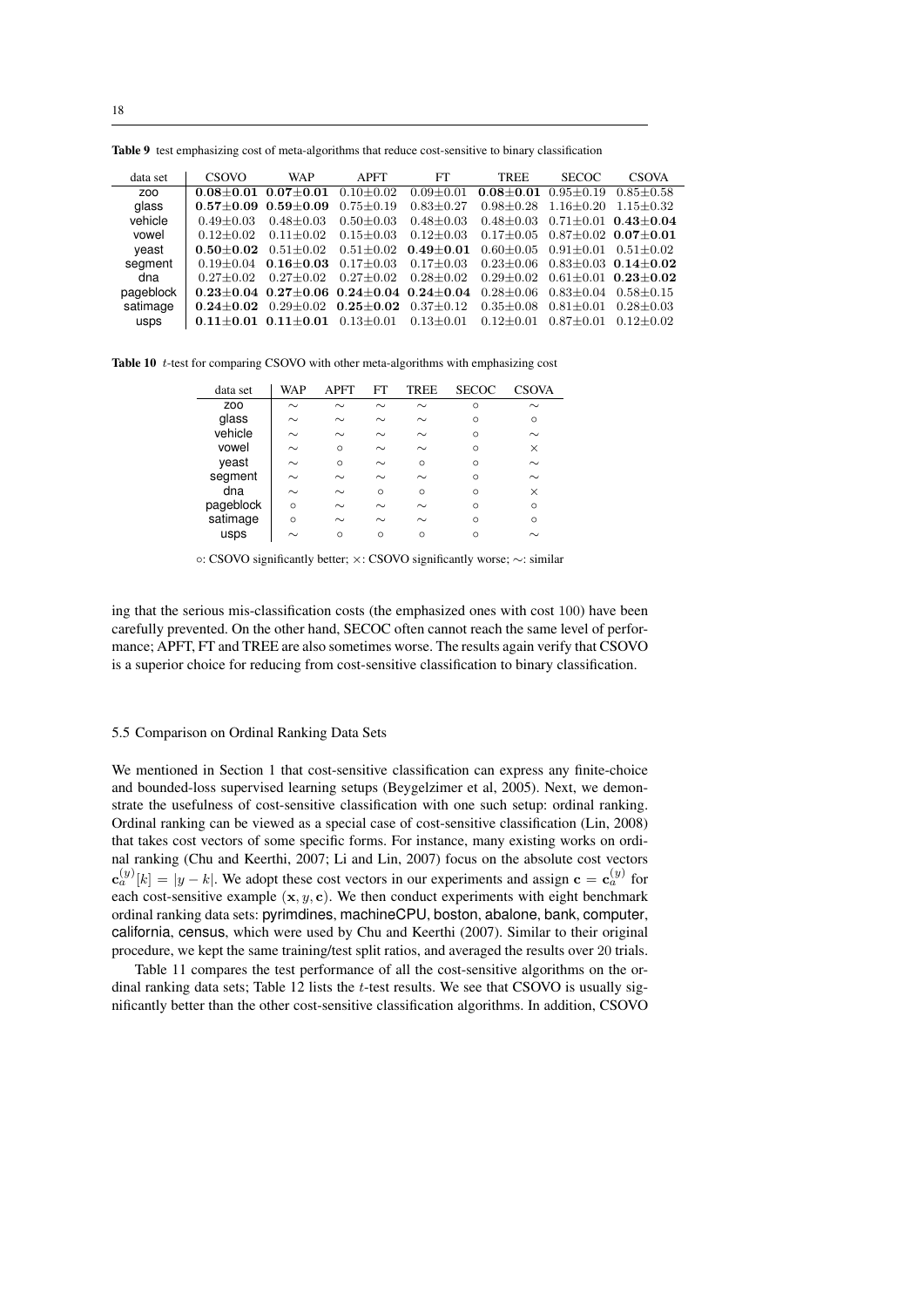19

Table 11 test absolute cost on ordinal ranking data sets (benchmark results from Chu and Keerthi, 2007)

| data set | CSOVO                                                                                                           | <b>WAP</b>                                                                          | <b>APFT</b> | FT | <b>TREE</b>                                                           | <b>SECOC</b> | <b>CSOVA</b> | ben.          |
|----------|-----------------------------------------------------------------------------------------------------------------|-------------------------------------------------------------------------------------|-------------|----|-----------------------------------------------------------------------|--------------|--------------|---------------|
| pyr.     | $1.34 + 0.05$                                                                                                   | $1.40\pm0.06$ $1.52\pm0.07$ $1.47\pm0.05$ $1.51\pm0.05$ $1.62\pm0.06$ $1.61\pm0.07$ |             |    |                                                                       |              |              | $1.29 + 0.05$ |
| mac.     | 0.86 $\pm$ 0.02 0.88 $\pm$ 0.02 0.96 $\pm$ 0.03 0.95 $\pm$ 0.03 0.97 $\pm$ 0.03 1.21 $\pm$ 0.02 0.97 $\pm$ 0.02 |                                                                                     |             |    |                                                                       |              |              | $0.99 + 0.03$ |
| bos.     | $0.80 + 0.01$                                                                                                   | $0.81 + 0.01$ $0.87 + 0.01$ $0.90 + 0.02$ $0.93 + 0.02$ $1.14 + 0.02$ $0.95 + 0.02$ |             |    |                                                                       |              |              | $0.75 + 0.01$ |
| aba.     | $1.42 + 0.00$                                                                                                   | $1.48\pm0.01$ $1.51\pm0.01$ $1.54\pm0.01$ $1.57\pm0.02$ $1.70\pm0.00$ $1.68\pm0.01$ |             |    |                                                                       |              |              | $1.36 + 0.00$ |
| ban.     | $1.41 + 0.00$                                                                                                   | $1.45 + 0.00$ $1.55 + 0.01$ $1.67 + 0.02$ $1.65 + 0.03$ $1.74 + 0.00$ $1.81 + 0.00$ |             |    |                                                                       |              |              | $1.39 + 0.00$ |
| com.     | $0.58 + 0.00$                                                                                                   | $0.59 + 0.00$                                                                       |             |    | $0.63 + 0.00$ $0.66 + 0.01$ $0.67 + 0.01$ $0.96 + 0.00$ $0.64 + 0.00$ |              |              | $0.60 + 0.00$ |
| cal.     | $0.95 + 0.00$                                                                                                   | $0.98 + 0.00$                                                                       |             |    | $1.05 + 0.00$ $1.09 + 0.01$ $1.07 + 0.01$ $1.29 + 0.00$ $1.12 + 0.00$ |              |              | $1.01 + 0.00$ |
| cen.     | $1.13\pm0.00$ $1.16\pm0.00$ $1.25\pm0.00$ $1.30\pm0.01$ $1.28\pm0.01$ $1.42\pm0.00$ $1.33\pm0.00$               |                                                                                     |             |    |                                                                       |              |              | $1.21 + 0.00$ |

Table 12 t-test for comparing CSOVO with other meta-algorithms on ordinal ranking data sets

| data set | <b>WAP</b> | <b>APFT</b> | FT       | TREE     | <b>SECOC</b> | <b>CSOVA</b> |
|----------|------------|-------------|----------|----------|--------------|--------------|
| pyr.     | $\circ$    | $\Omega$    | $\Omega$ | $\Omega$ | Ω            | Ω            |
| mac.     | $\sim$     | $\Omega$    | $\Omega$ | $\Omega$ | $\Omega$     | $\Omega$     |
| bos.     | $\sim$     | $\Omega$    | Ω        | $\Omega$ | Ω            | $\Omega$     |
| aba.     | Ω          | $\Omega$    | Ω        | Ω        | Ω            | $\Omega$     |
| ban.     | Ω          | $\Omega$    | ∩        | ∩        | ∩            | $\Omega$     |
| com.     | Ω          | $\Omega$    | ∩        | ∩        | ∩            | $\Omega$     |
| cal.     | Ω          | $\Omega$    | ∩        | Ω        | Ω            | $\Omega$     |
| cen.     | Ω          | ⌒           | n        |          |              | $\Omega$     |
|          |            |             |          |          |              |              |

◦: CSOVO significantly better; ×: CSOVO significantly worse; ∼: similar

performs similarly to the benchmark SVOR-IMC (Chu and Keerthi, 2007) algorithm. The results further justify the validity and the usefulness of CSOVO.

#### 5.6 Comparison with Linear SVM

Next, we take SVM with the linear kernel (linear SVM) as  $A_b$ . Except for the change of kernel, all the other experiment procedures (including parameter selection) are kept the same. Because the dual problem solver in LIBSVM (Chang and Lin, 2001) can be slow when using the linear kernel, we only conduct the experiments with five smaller data sets for the RP/emphasizing costs and four smaller data sets for the absolute cost (ordinal ranking).

Table 13 compares the test performance of all the cost-sensitive classifications algorithms using the linear SVM; Table 14 lists the  $t$ -test results. We see that CSOVO remains to be a leading choice across different data sets and different cost-generating procedures. Nevertheless, unlike the results in the previous subsections, APFT becomes a tough competitor in RP and emphasizing costs, better than FT and similar to CSOVO and WAP. The results echo the finding in the original APFT paper (Beygelzimer et al, 2007) that APFT is a promising choice when using linear classifiers. A possible explanation is that APFT uses fewer examples per binary classifier, and thus may be able to sustain generalization when using weaker classifiers like linear SVM; when using nonlinear SVM, however, APFT may overfit the few examples and achieve worse performance.

When comparing the average test costs when using linear SVM (Table 13) with those when using SVM with the perceptron kernel (Tables 7, 9 and 11), we see that the latter usually leads to better performance. The results suggest that CSOVO plus SVM with the perceptron kernel can be a preferred first-hand choice for solving cost-sensitive multiclass classification tasks.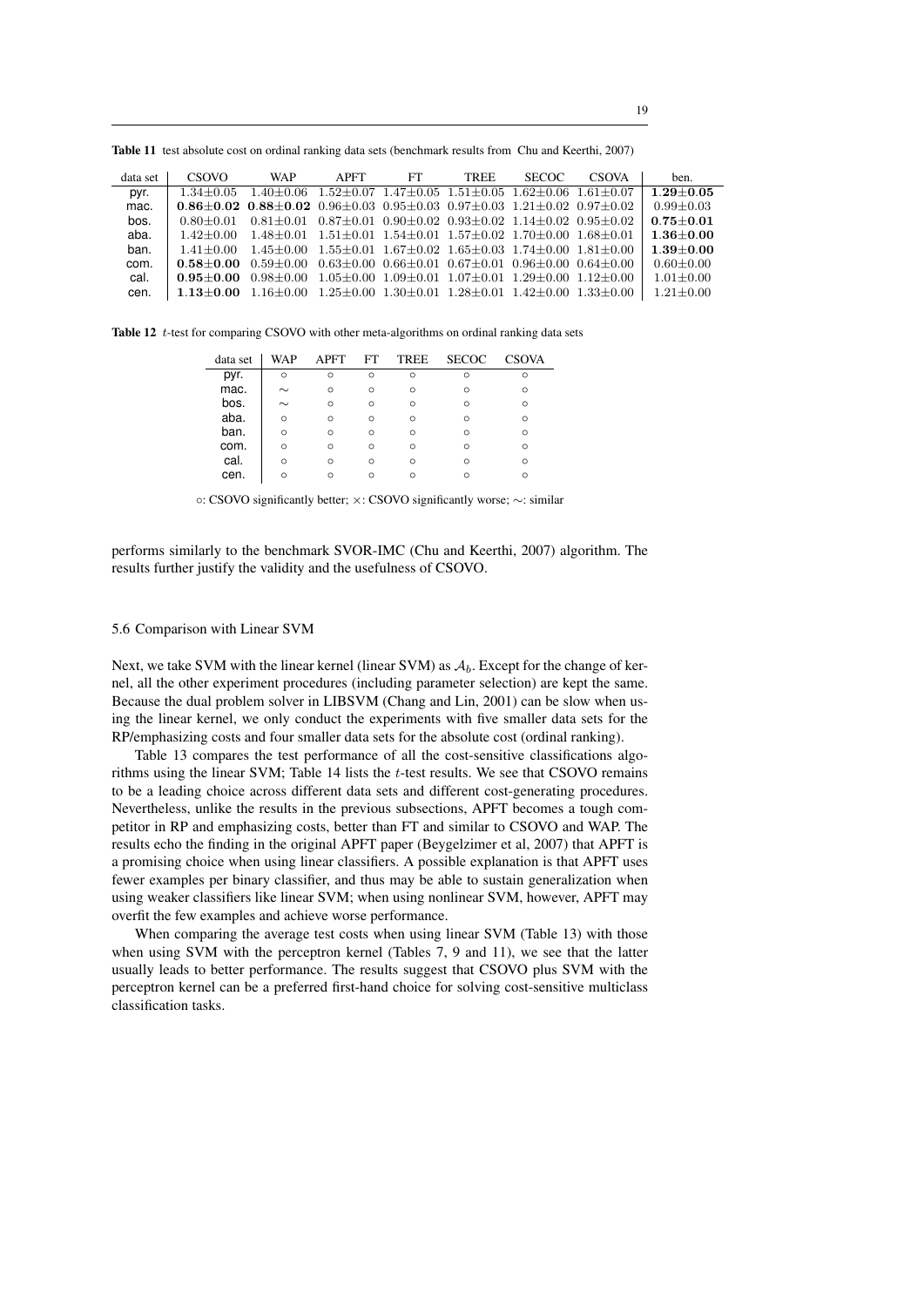| data set         | CSOVO                | <b>WAP</b>       | <b>APFT</b>      | <b>FT</b>          | TREE               | <b>SECOC</b>       | <b>CSOVA</b>         |  |  |
|------------------|----------------------|------------------|------------------|--------------------|--------------------|--------------------|----------------------|--|--|
| RP cost          |                      |                  |                  |                    |                    |                    |                      |  |  |
| ZO <sub>O</sub>  | $64.56 + 18.71$      | $81.15 + 25.64$  | $79.21 + 21.79$  | $61.49 + 12.49$    | $67.16 + 15.21$    | $154.71 \pm 19.83$ | $76.65 \pm 20.69$    |  |  |
| glass            | $221.96 \pm 19.96$   | $218.95 + 20.48$ | $236.29 + 22.18$ | $216.16 \pm 21.32$ | $246.07 \pm 21.28$ | 315.07±28.03       | 271.44±28.44         |  |  |
| vehicle          | $169.74 {\pm} 18.34$ | $162.04 + 18.25$ | $160.02 + 18.46$ | $180.01 \pm 19.65$ | $182.42 \pm 19.60$ | $195.52 \pm 20.66$ | $157.37 {\pm} 16.79$ |  |  |
| vowel            | $432.18 \pm 12.80$   | $415.66 + 15.08$ | $264.36 + 11.98$ | $429.45 + 14.24$   | $513.13 + 23.00$   | 504.16±14.80       | $384.79 \pm 13.16$   |  |  |
| yeast            | $60.70 \pm 6.20$     | $62.19 \pm 6.51$ | $59.86 \pm 6.35$ | $62.23 \pm 6.83$   | $74.29 \pm 9.45$   | 304.65±77.78       | $101.52 \pm 15.09$   |  |  |
| emphasizing cost |                      |                  |                  |                    |                    |                    |                      |  |  |
| ZO <sub>O</sub>  | $0.11 + 0.02$        | $0.10 + 0.01$    | $0.70 \pm 0.56$  | $0.88 \pm 0.58$    | $0.29 \pm 0.19$    | $1.16 \pm 0.25$    | $0.48 \pm 0.37$      |  |  |
| glass            | $0.64 \pm 0.09$      | $0.64 \pm 0.09$  | $0.63 \pm 0.11$  | $0.65 \pm 0.09$    | $0.82 \pm 0.13$    | $0.90 \pm 0.08$    | $0.96 \pm 0.29$      |  |  |
| vehicle          | $0.46 \pm 0.04$      | $0.44 + 0.03$    | $0.56 \pm 0.06$  | $0.48 \pm 0.06$    | $0.50 \pm 0.05$    | $0.79 \pm 0.05$    | $0.50 \pm 0.07$      |  |  |
| vowel            | $0.34 \pm 0.02$      | $0.35 \pm 0.02$  | $0.32 \pm 0.01$  | $0.60 \pm 0.01$    | $0.63 \pm 0.02$    | $0.89 \pm 0.00$    | $0.58 \pm 0.01$      |  |  |
| yeast            | $0.52 \pm 0.03$      | $0.52{\pm}0.03$  | $0.51 \pm 0.02$  | $0.54 \pm 0.03$    | $0.58 \pm 0.04$    | $0.92 \pm 0.01$    | $0.60 \pm 0.01$      |  |  |
| absolute cost    |                      |                  |                  |                    |                    |                    |                      |  |  |
| pyrimdines       | $1.44 \pm 0.04$      | $1.49 \pm 0.07$  | $1.58 \pm 0.09$  | $1.56 \pm 0.06$    | $1.66 \pm 0.07$    | $1.75 \pm 0.07$    | $1.88 \pm 0.08$      |  |  |
| machineCPU       | $0.91 + 0.02$        | $0.98 \pm 0.02$  | $0.94 \pm 0.02$  | $1.10 + 0.03$      | $1.24 \pm 0.03$    | $1.38 \pm 0.03$    | $1.34 \pm 0.03$      |  |  |
| boston           | $0.88 + 0.01$        | $0.90 \pm 0.01$  | $0.94 \pm 0.01$  | $1.11 \pm 0.02$    | $1.15 \pm 0.03$    | $1.37 \pm 0.02$    | $1.25 \pm 0.02$      |  |  |
| abalone          | $1.40 \pm 0.00$      | $1.45 \pm 0.00$  | $1.42 \pm 0.00$  | $1.54 \pm 0.01$    | $1.62 \pm 0.02$    | $1.73 \pm 0.00$    | $1.86 \pm 0.01$      |  |  |

Table 13 test cost of meta-algorithms that reduce to linear SVM

Table 14 t-test for comparing CSOVO with other meta-algorithms coupled with Linear SVM

| data set         | WAP      | <b>APFT</b> | FT       | TREE     | <b>SECOC</b> | <b>CSOVA</b> |  |  |  |
|------------------|----------|-------------|----------|----------|--------------|--------------|--|--|--|
| RP cost          |          |             |          |          |              |              |  |  |  |
| ZO <sub>O</sub>  | $\sim$   | $\sim$      | $\sim$   | $\sim$   | $\Omega$     | $\sim$       |  |  |  |
| glass            | $\sim$   | $\sim$      | $\sim$   | $\sim$   | $\Omega$     | $\Omega$     |  |  |  |
| vehicle          | $\times$ | $\times$    | $\Omega$ | $\Omega$ | $\Omega$     | $\sim$       |  |  |  |
| vowel            | $\times$ | $\times$    | $\sim$   | $\circ$  | $\Omega$     | $\times$     |  |  |  |
| yeast            | $\sim$   | $\sim$      | $\sim$   | $\Omega$ | $\circ$      | $\circ$      |  |  |  |
| emphasizing cost |          |             |          |          |              |              |  |  |  |
| ZO <sub>O</sub>  | $\sim$   | $\sim$      | $\sim$   | $\sim$   | $\circ$      | $\sim$       |  |  |  |
| glass            | $\sim$   | $\sim$      | $\sim$   | $\circ$  | $\circ$      | $\sim$       |  |  |  |
| vehicle          | $\sim$   | $\sim$      | $\sim$   | $\sim$   | $\Omega$     | $\sim$       |  |  |  |
| vowel            | $\sim$   | $\times$    | $\circ$  | $\Omega$ | $\Omega$     | $\Omega$     |  |  |  |
| veast            | $\sim$   | $\sim$      | $\circ$  | $\circ$  | $\circ$      | $\circ$      |  |  |  |
| absolute cost    |          |             |          |          |              |              |  |  |  |
| pyrimdines       | $\sim$   | $\circ$     | $\circ$  | $\circ$  | $\circ$      | $\circ$      |  |  |  |
| machine          | $\circ$  | $\circ$     | $\circ$  | $\circ$  | $\circ$      | $\circ$      |  |  |  |
| housing          | $\circ$  | $\circ$     | $\circ$  | $\circ$  | $\circ$      | $\circ$      |  |  |  |
| abalone          | $\circ$  | $\circ$     | $\circ$  | $\circ$  | $\circ$      | $\circ$      |  |  |  |

◦: CSOVO significantly better; ×: CSOVO significantly worse; ∼: similar

## 6 Conclusion

We presented the cost-transformation technique, which can transform any cost vector c to a similar one that is decomposable to the classification cost  $C_c$  with the minimum entropy. The technique allowed us to design the TSEW algorithm, which can be generally applied to make any regular classification algorithm cost-sensitive. We coupled TSEW with the popular OVO meta-algorithm, and obtained a novel CSOVO algorithm that can conquer cost-sensitive classification by reducing it to several binary classification tasks. Experimental results demonstrated that CSOVO can be significantly better than the original OVO for cost-sensitive classification, which justified the usefulness of CSOVO.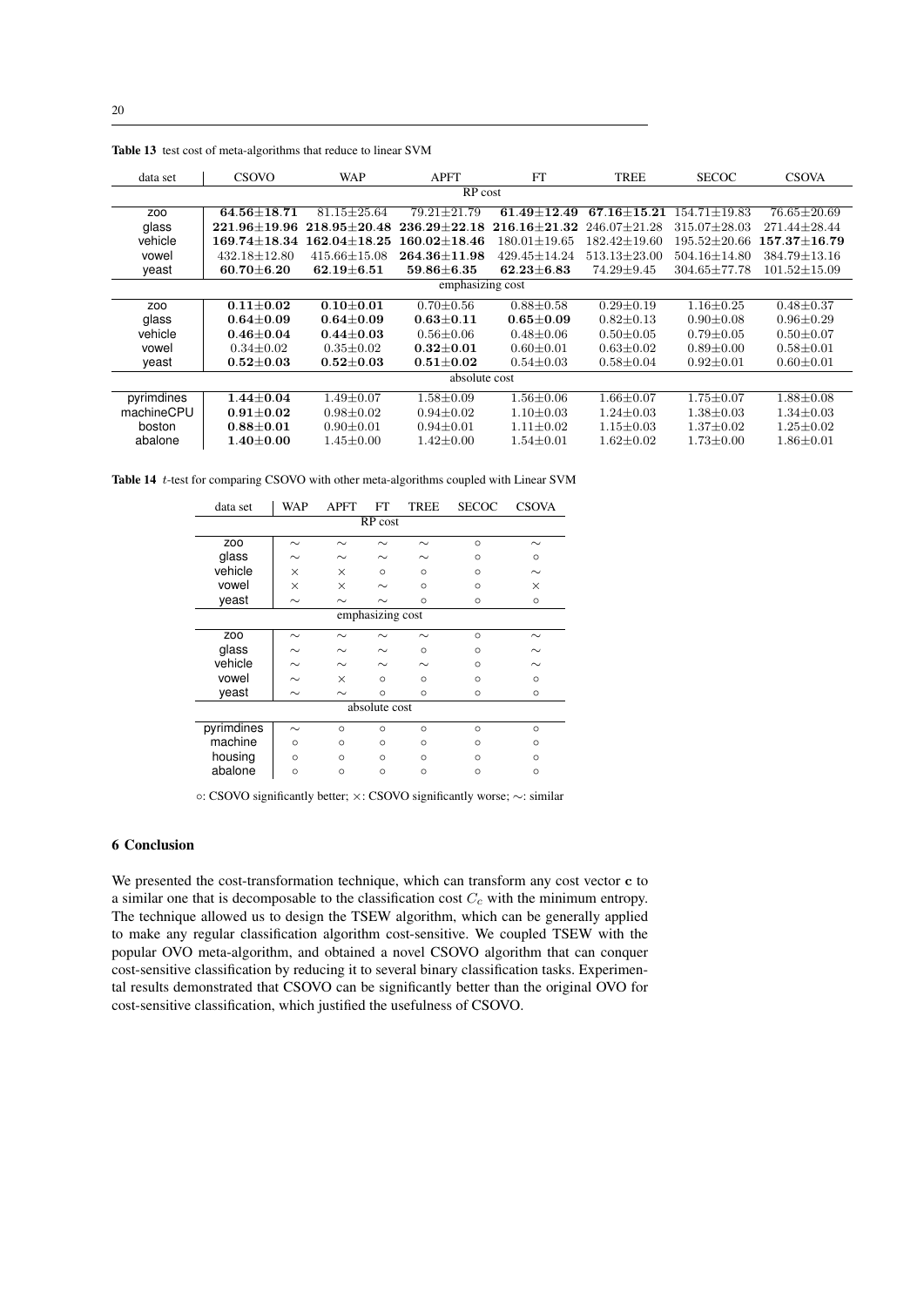We also analyzed the theoretical guarantee of CSOVO, and discussed its similarity to the existing WAP algorithm. We conducted a thorough experimental study that compared CSOVO with not only WAP but also many major meta-algorithms that reduce cost-sensitive classification to binary classification. We empirically found that CSOVO is similar to WAP on general cost-sensitive classification data sets, and is usually better than WAP on ordinal ranking data sets. These experimental results, along with the relative simplicity and efficiency of CSOVO, make it the preferred OVO-type algorithm for cost-sensitive classification tasks. In addition, CSOVO performs better than other major meta-algorithms on many cost-sensitive classification and ordinal ranking data sets. Thus, when the number of classes is not too large, CSOVO is the best meta-algorithm from cost-sensitive to binary classification.

While CSOVO can perform well for cost-sensitive classification, it does not scale well with  $K$ , the number of classes. Applying the cost-transformation technique to design more efficient cost-sensitive classification algorithms will be an important future research direction.

### Acknowledgments

The author thanks Yaser Abu-Mostafa, Amrit Pratap, Ling Li, Shou-de Lin, John Langford and Alina Beygelzimer for their valuable comments. The author is also grateful to the NTU Computer and Information Networking Center for the support of high-performance computing facilities. This work was partially supported by the National Science Council of Taiwan via NSC 98-2221-E-002-192.

### References

- Abe N, Zadrozny B, Langford J (2004) An iterative method for multi-class cost-sensitive learning. In: Proceedings of the 10th ACM SIGKDD International Conference on Knowledge Discovery and Data Mining, ACM, pp 3–11
- Beygelzimer A, Dani V, Hayes T, Langford J, Zadrozny B (2005) Error limiting reductions between classification tasks. In: Machine Learning: Proceedings of the 22rd International Conference, ACM, pp 49–56
- Beygelzimer A, Langford J, Ravikumar P (2007) Multiclass classification with filter trees, downloaded from http://hunch.net/˜jl
- Chang CC, Lin CJ (2001) LIBSVM: A Library for Support Vector Machines. National Taiwan University, software available at http://www.csie.ntu.edu.tw/˜cjlin/ libsvm
- Chu W, Keerthi SS (2007) Support vector ordinal regression. Neural Computation 19(3):792–815
- Domingos P (1999) MetaCost: A general method for making classifiers cost-sensitive. In: Proceedings of the 5th ACM SIGKDD International Conference on Knowledge Discovery and Data Mining, ACM, pp 155–164
- Hettich S, Blake CL, Merz CJ (1998) UCI repository of machine learning databases. Downloadable at http://www.ics.uci.edu/˜mlearn/MLRepository.html
- Hsu CW, Lin CJ (2002) A comparison of methods for multiclass support vector machines. IEEE Transactions on Neural Networks 13(2):415–425